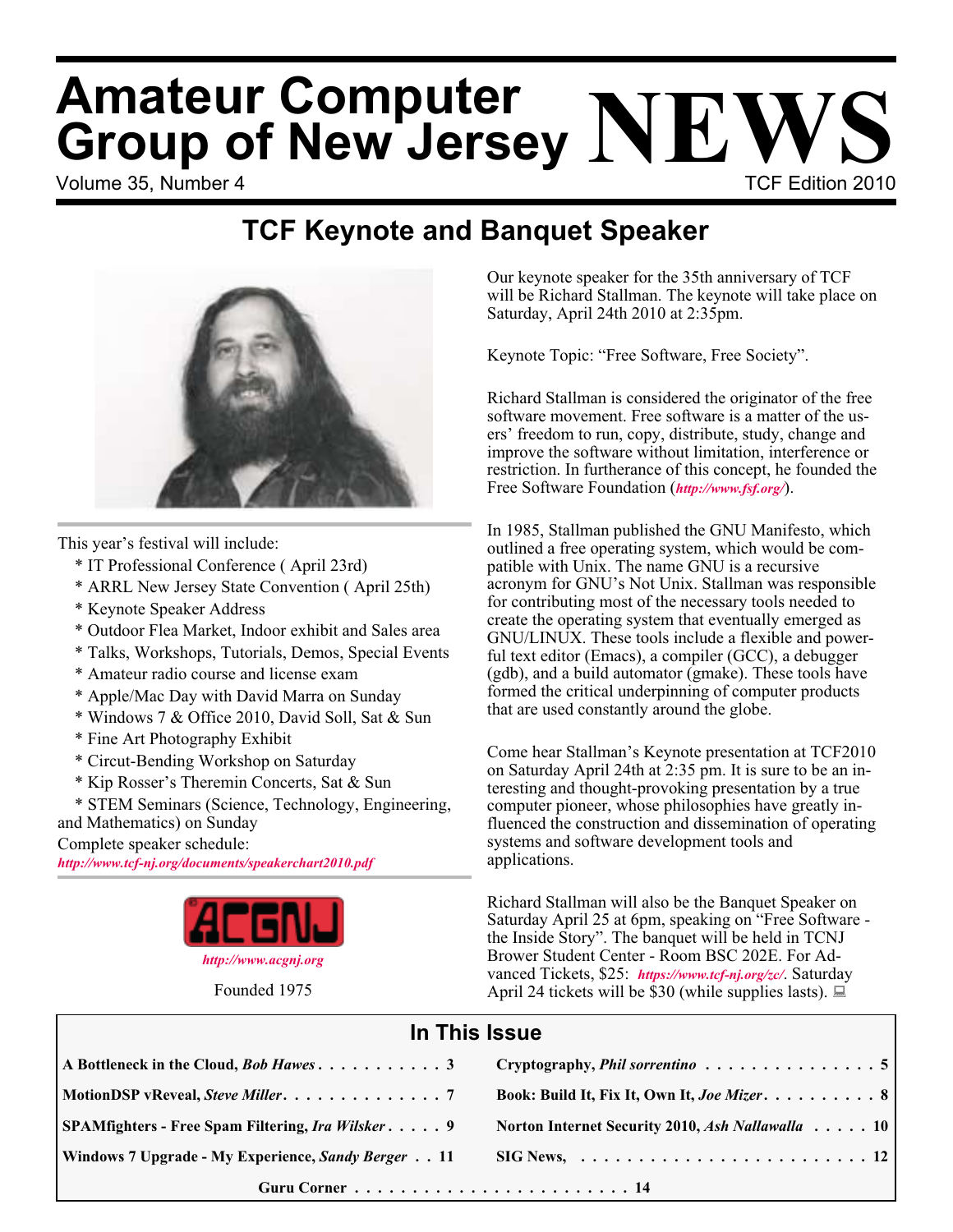#### **Officers, Directors and Leaders**

| <b>Officers</b>                |                  |                    | <b>Board of Directors</b>   |                     |                    |
|--------------------------------|------------------|--------------------|-----------------------------|---------------------|--------------------|
| President                      | Paul Syers       |                    | Director Emeritus           | Sol Libes           | $(609)$ 520-9024   |
| Vice President                 | Evan Williams    | $(908)$ 359-8070   | Through 2011                | Gregg McCarthy      |                    |
| Treasurer                      | Malthi Masurekar | (732) 560-1534     |                             | Arnold Milstein     | $(908)$ 753-8036   |
| Secretary                      | Seery Syers      |                    |                             | John Raff           | $(973)$ 992-9002   |
| Past President                 | Mike Redlich     | $(908)$ 246-0410   |                             | <b>Bob Hawes</b>    |                    |
|                                |                  |                    | Through 2010                | David McRitchie     |                    |
| <b>Special Interest Groups</b> |                  |                    |                             | Don McBride         | $(732) 560 - 0369$ |
| C Languages                    | Bruce Arnold     | $(908)$ 735-7898   |                             | <b>Bill Farrell</b> | $(732) 572 - 3481$ |
| Firefox Activity               | David McRitchie  |                    |                             | Lenny Thomas        |                    |
| Genealogy                      | Frank Warren     | $(908) 756 - 1681$ | <b>Standing Committees</b>  |                     |                    |
| Hardware                       | Mike Reagan      |                    | APCUG Rep.                  | Frank Warren        | $(908) 756 - 1681$ |
| Investing                      | Jim Cooper       |                    | Facilities                  | John Raff           | $(973)$ 992-9002   |
| Java                           | Michael Redlich  |                    | Financial                   | Evan Williams       | $(908)$ 359-8070   |
| Layman's Forum                 | Matthew Skoda    | $(908)$ 359-8842   | Historian                   | Lenny Thomas        |                    |
| <b>LUNICS</b>                  | Andreas Meyer    |                    | Membership                  | open                |                    |
| NJ Gamers                      | Gregg McCarthy   |                    | Newsletter                  | <b>Bob Hawes</b>    |                    |
| WebDev                         | Evan Williams    | $(908)$ 359-8070   | Publicity                   | Gregg McCarthy      |                    |
| <b>Window Pains</b>            | John Raff        | $(973)$ 992-9002   | <b>Trenton ComputerFest</b> | Mike Redlich        | $(908)$ 246-0410   |
|                                |                  |                    | Vendor Liaison              | Arnold Milstein     | $(908)$ 753-8036   |
|                                |                  |                    | Webmaster                   | John Raff           | $(973)$ 992-9002   |

### **ACGNJ News**

#### **Editor**

Barbara DeGroot 145 Gun Club Road Palmerton PA 18071 Tel: (570) 606-3596 bdegroot@ptd.net

**ACGNJ News** is published by the Ama- teur Computer Group of New Jersey, In- corporated (ACGNJ), PO Box 135, Scotch Plains NJ 07076. ACGNJ, a non-profit ed- ucational corporation, is an independent computer user group. Opinions expressed herein are solely those of the individual author or editor. This publication is **Copy-**<br>**right**  $\bigcirc$  2010 by the Amateur Computer<br>**Group of New Jersey, Inc., all rights re-Group of New Jersey, Inc., all rights re- served. Permission to reprint with ap- propriate credit is hereby given to non-profit organizations.**

**Submissions:** Articles, reviews, cartoons, illustrations. Most common formats are ac- ceptable. Graphics embedded in the docu- ment must also be included as separate files. Fax or mail hard copy and/or disk to editor; OR e-mail to Editor. Always confirm. Date review and include name of word processor used, your name, address and phone *and* name, address and phone of manufacturer, if available.

**Tips for reviewers:** Why does anyone need it? Why did you like it or hate it? Ease (or difficulty) of installation, learning and use. Would you pay for it?

**Advertising:** Non-commercial announce- ments from members are free. Commercial ads 15 cents per word, \$5 minimum. Camera ready display ads: Full page (7 x 10 inches) \$150, two-thirds page  $(4\frac{1}{2} \times 10)$  \$115, half-page \$85, one-third \$57, quarter \$50, eighth \$30. Discount 10% on 3 or more con- secutive insertions. Enclose payment.

**Publication Exchange:** Other computer user groups are invited to send a subscription to ACGNJ at the address below. We will re- spond in kind.

**Address Changes** should be emailed to *membership@acgnj.org* or sent to ACGNJ at the address below.

**Membership**, including subscription: 1 year \$25, 2 years \$40, 3 years \$55. Additional family members: \$10 each per year. Student : 1 year \$20. Senior citizen (over 65) 1 year \$20, 3 years \$45. Send your name, address and payment to ACGNJ, PO Box 135, Scotch Plains NJ 07076.

**Typographic Note**: The ACGNJ News is produced using Corel Ventura 5. Font fami- lies used are Times New Roman (TT) for body text, Arial (TT) for headlines.

#### **E-Mail Addresses**

Here are the e-mail addresses of ACGNJ Officers, Directors and SIG Leaders (and the Newsletter Editor). This list is also at (*<http://www.acgnj.org/officers.html>*).

| Bruce Arnold         | barnold@ieee.org                     |
|----------------------|--------------------------------------|
| Jim Cooper           | jim@thecoopers.org                   |
| Barbara DeGroot      | bdegroot@ptd.net                     |
| <b>Mark Douches</b>  | pcproblems@pobox.com                 |
| David Eisen          | ultradave@gmail.com                  |
| <b>Bill Farrell</b>  | wfarr18124@aol.com                   |
| Manuel Goyenechea    | Goya@acgnidotnetsig.org              |
| <b>Bob Hawes</b>     | bob.hawes@acgnj.org                  |
| Sol Libes            | sol@libes.com                        |
| Malthi Masurekar     | malthirm@verizon.net                 |
| Don McBride          | don@mcbride.name                     |
| Gregg McCarthy       | greggmajestic@gmail.com              |
| David McRichie       | dmcritchie@hotmail.com               |
| Andreas Meyer        | lunics@acgni.org                     |
| Arnold Milstein      | mrflark@yahoo.com                    |
| John Raff            | $\overline{\text{iohn}(a)}$ raff.com |
| Mike Redlich         | mike@redlich.net                     |
| Matt Skoda           | som359@aol.com                       |
| Keith Sproul         | ksproul@noc.rutgers.edu              |
| Paul Syers           | paul.syers@acgnj.org                 |
| Lenny Thomas         | lenny.thomas@acgnj.org               |
| <b>Scott Vincent</b> | scottvin@optonline.net               |
| Frank Warren         | kb4cyc@webwarren.com                 |
| Evan Williams        | ewilliams@collaboron.com             |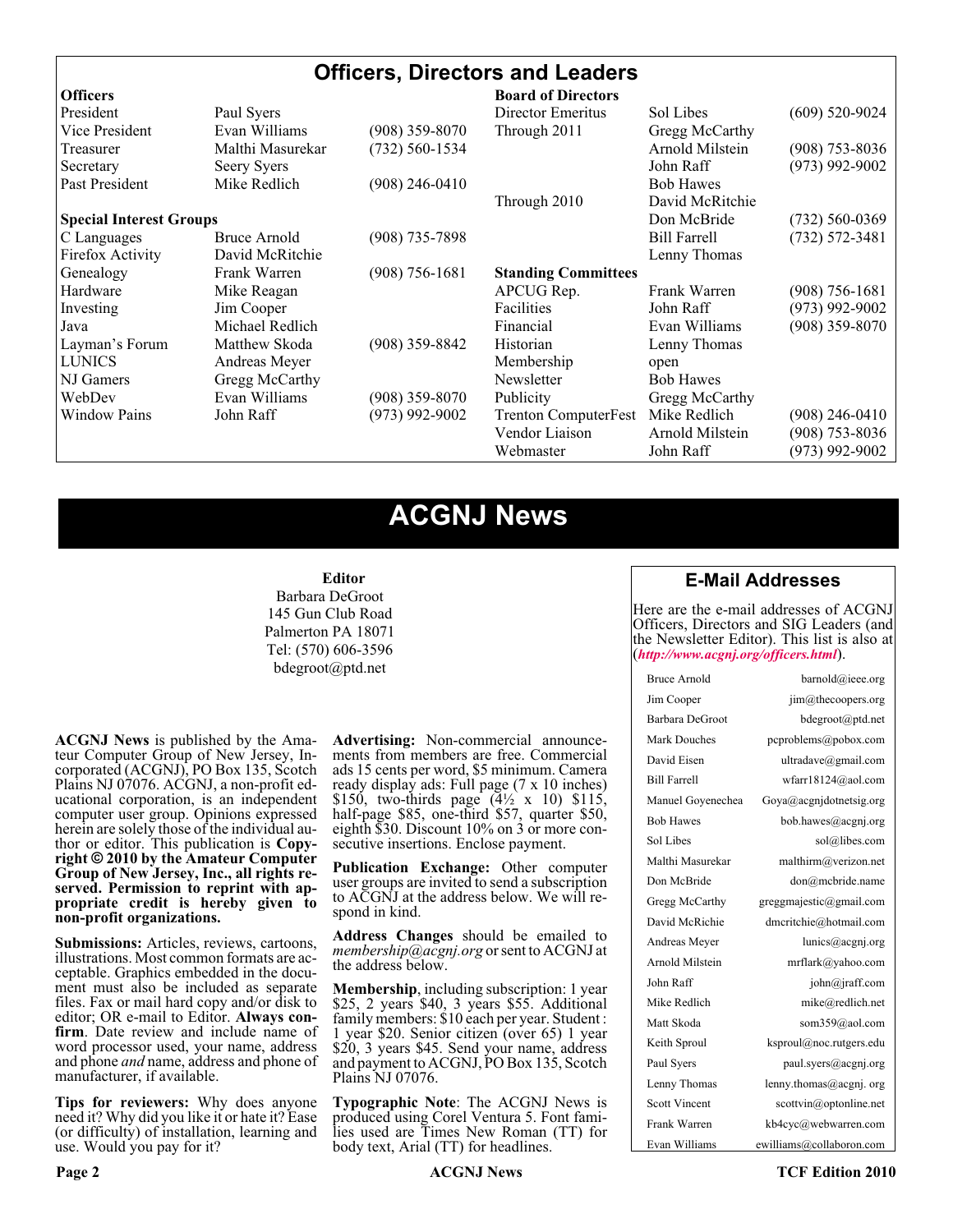### **A Bottleneck in the Cloud**

*Bob Hawes (bob.hawes@acgnj.org), ACGNJ*

In 2006, 2007 and 2008, in this space, I made mostly optimistic predictions about "the future". In 2009, I outlined plans for my *own* personal future. Now, I come bearing a warning about a "dark cloud" hanging over *all* of our futures. It involves Cloud Computing, which has been getting a lot of attention lately. Basically, it all boils down to keeping even more stuff on the Internet and even less stuff on our individual computers. This sounds like a good idea to some people; but *not* to me. Allow me to quote Finagle's Law of Dynamic Negatives (also known as Finagle's corollary to Murphy's Law); "Anything that can go wrong, will at the worst possible moment". (From Wikipedia, the free encyclopedia: *[www.wikipedia.org](http://www.wikipedia.org)*). Nobody seems to be planning for disaster any more. What would we do if we just flat out couldn't get our stuff *back* from the Internet?

#### **Incident One**

This happened to me on September  $15^{th}$  through  $17^{th}$ , 200**8**. Over those three days, in just about *twenty-three hours* of real time (that is, *not* counting sleeping, eating or bathroom breaks), I could successfully download only 275 of our old Newsletter PDF files from the ACGNJ website. (Thus retrieving a measly total of only 414.6 MB. Not much more than *half* of a single CD). However, at the same time, I could download *much* larger files from *other* websites; and, also in that time period, when I asked *other* club mem-

*Continued above right Centinued below left*

*only* historical record). Now, the way Adobe Acrobat Reader was designed to handle an Internet PDF file is that it opens itself on screen right away; and simultaneously begins to download that file's contents to a temporary location on the local computer. As soon as it can, it displays the first page, even as it continues to download the rest of the PDF in the background. However, on most attempts this time, I never even saw page one. Just *once* when I actually did get a first page was I able to scroll all the way down to the last page of the file without crashing. (Only then could I hit the "Save a Copy" icon).

In frustration, I un-installed Adobe Reader and installed Foxit Reader 2.3 in its place. Foxit *doesn't* try to open itself right away. Instead, it displays a download indicator, then loads and displays the file after the download is completed. Usually, I like Adobe's way better, but this time, Foxit's method clearly showed me that my downloads were hanging up partway through the process *every single time.* I couldn't get even *one* file to open with Foxit. Even more frustrated, I un-installed Foxit and installed Adobe Reader 5.0 (an earlier, less intrusive, less bloated version that I sometimes prefer). In multiple tries, version 5 only let me save *one* usable PDF copy, too.

A less bloated and intrusive Reader hadn't helped, but what about an operating system less bloated and intrusive than XP? Coincidentally, for another project, I'd recently loaded Windows 2000 onto a spare hard disk. So I shut down my

bers (living in other towns) to try it, *they* could download ACGNJ newsletter files just fine. Something weird was going on, seeming to affect Internet traffic *only* between my house and wherever the ACGNJ website server was physically located.

What could have caused this? Most likely, it was a piece of substandard equipment. Or maybe it was defective software of some kind. Least likely (but most frightening), it could have been some kind of "virus", intentionally infecting something. We've already had deliberate physical sabotage of the Internet; and virtual sabotage as well, such as DDOS (Distributed Denial Of Service) attacks. *Not* counting fiendish plots, what might the future bring? We can get some clues from history: Take New York City, for example. There, we hear about broken water mains and shorted underground electrical cables all the time. Right now, we only occasionally hear about Internet equipment failures; but as that infrastructure grows older, outages will inevitably happen more often *there*, too. (Don't believe the Internet Service Providers when they promise to keep all their equipment up to date, either. Years ago, that's what the water and power people said).

Let's get specific. On September 15<sup>th</sup>, 2008, I tried to resume my "SIG History" project (which I hadn't worked on since the preceding June), and I *couldn't* get into most of our old Newsletter files. (They're pretty much our club's

computer, pulled the XP hard disk, and replaced it with the Windows 2000 disk. In two hours and thirty-seven minutes, while running Adobe Reader 7.0 under Windows 2000 SP4 URP1, I managed to save good copies of just *twenty* PDF files before I became too discouraged to continue. (Incidentally, URP1 is *not* a digestive disorder. It stands for Update Rollup Package 1. That's what Microsoft released instead of Service Pack 5). Incredibly, it had taken me *one whole day* to download a total of twenty-two files that added up to a measly 38.3 MB.

The next day, down but not defeated, I decided to try an even-more-different operating system: Linux. (Obviously, this was *before* I made the full time switch from XP to Linux in 2009). So I set up my older "experimenter" computer with an empty FAT32 hard disk (for storing my downloaded files); and then booted from the Slax version 6.0.7 live-CD. Slax booted up nicely, then launched KDE (the K Desktop Environment). There, Konqueror was the default program handling both the file management *and* web browser functions. Most of the time, I kept two Konqueror windows open. One was set to the web page where our files are listed, the other was set to my target FAT32 hard disk. My procedure was to click on the PDF file I wanted to download. Then, I'd click on the "Save As" button in the small pop-up window that would appear. That, in turn, brought up a larger "Save As" window, where (after the first time) the correct destination and file name would

*Continued on page 4*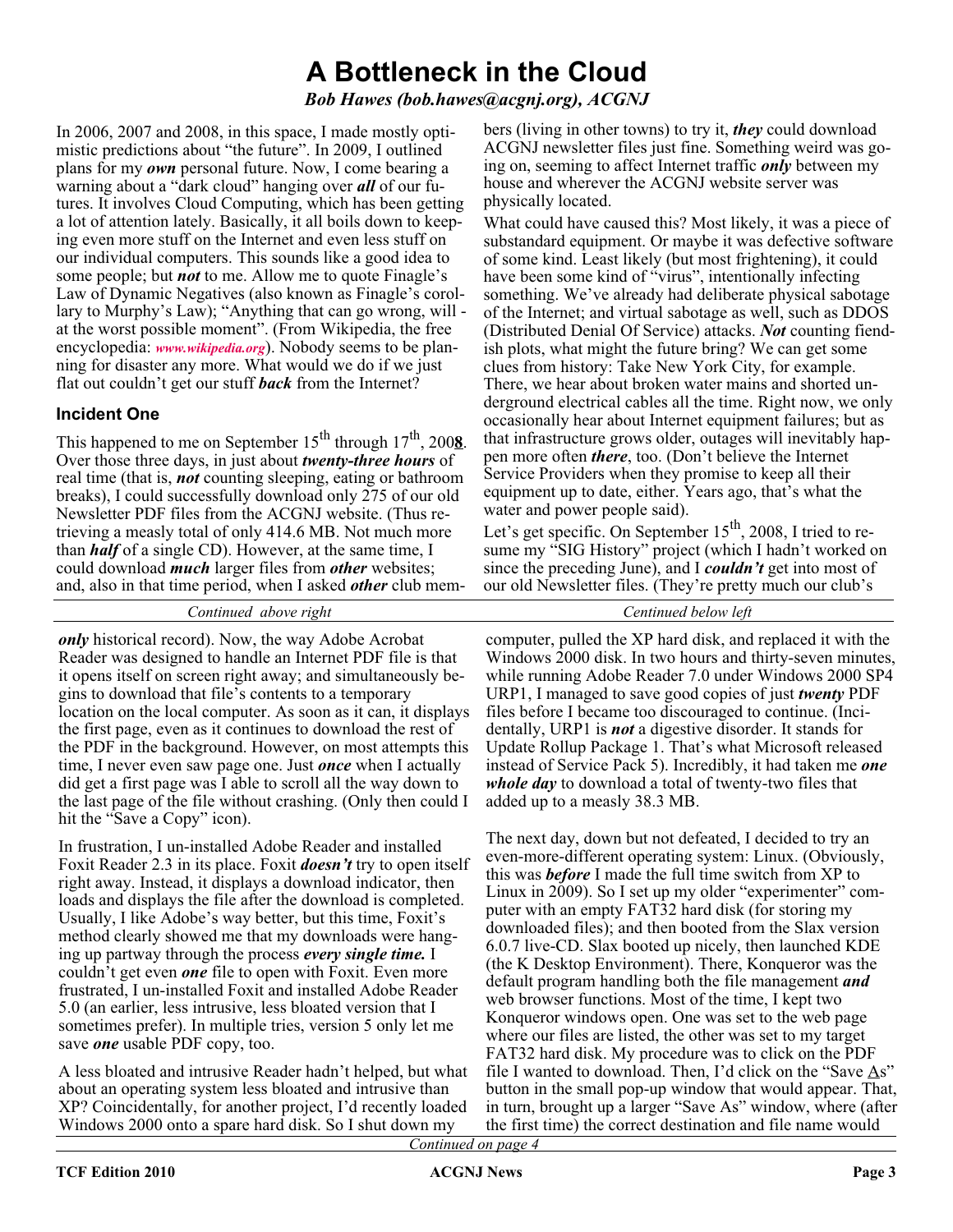### **A Bottleneck in the Cloud,** *continued*

already be filled in. I just had to click the " $S$ ave" button. That launched yet another pop-up window; "Copy File(s) Progress". This was where the action was. It had a sliding progress bar with a "?? %" indicator, a "?? MB of ?? Mb completed" indicator, and a KB per second indicator.

There, in that KB/s indicator, I could finally see my problem. My downloads were arriving in spurts. The speed measurement would alternately go up and then back down, like it was following a wave. Or like a motor vehicle repeatedly revving up and then backing off on the throttle. That behavior looked suspiciously familiar. A major news item I'd seen a few months previously had announced that Comcast was imposing bandwidth restrictions on its Internet customers. I *don't* have cable myself, but it's always fun to blame things on the cable company. Unfortunately, that idea wouldn't fly. John Raff informed me that our club web site was *not* hosted by Comcast. Too bad.

Let's take a closer look at my symptoms. Compared to my usual performance, even the fastest speed displayed as a club PDF downloaded was ridiculously slow. Now, I've had to endure slow speeds before, especially when downloading from some out-of-the-way place like Luxembourg; but it was a consistent, *steady* slow. This time, the KB/sec figure kept varying wildly; from a high that was usually in the mid twenties or low thirties (and never quite hit fifty) to a low in the single digits before it climbed up again. Worse, it would occasionally come to a complete stop. Then, instead of displaying a KB/s figure, the progress window just said "Stalled". Often, after a couple of seconds to a couple of minutes, it would come alive again; but sometimes it would stay dead forever.

I developed a routine. I'd start a download, then go do something else. After a while, I'd go back to the Slax computer. If it said 100%, I'd just start another download. If it said Stalled, I'd write down the filename, kill the hung-up download, start another, then go away again. On that second day, in one marathon twelve hour and eight minute session running Slax, I downloaded 175 files totaling 213.1 MB. On the third day, in four hours and fifty-five minutes, I downloaded 50 more files totaling 102.8 MB. In a total of sixteen hours and three minutes, I'd successfully copied 225 files in 315.9 MB. In that same time, I'd "missed" 28 files (for a just over 12% failure rate). Then, still on day three, I re-processed those 28 files, repeating as many times as necessary. That took another two hours and thirty-five minutes. My three-day total: 275 files in 414.6 MB.

Even though Slax did *a whole lot* better than either version of Windows, that performance was still appallingly abysmal compared to my usual standards. As a last test, I downloaded a 682.8 MB ISO CD image file from a Linux website. This time, Konqueror's speed stayed between 340 and 349 KB/s the whole time. Much more like it. (Not great, but adequate). As an even-more-final test, I visited five different "Check DSL Speed" websites. I obtained re-

| Continued above right                                     | Continued below left                                    |
|-----------------------------------------------------------|---------------------------------------------------------|
| sults of 315, 342.75, 335.125, 334.25 and 355.5 KB/s. All | on November $24^{th}$ , 2004, the By-Laws of MAXI DRUG, |
| consistent, and matching the ISO image download above.    | INC. (dated 11/29/90) were included as one of 126 Docu  |

Even though it took a lot more time than I could really afford, I finally got the files I needed for the "SIG History" project. Working furiously, I just barely finished it by the September 25th deadline for our October 200**8** issue. *After* that, I decided to see if anything had changed. So I re-downloaded some of the PDF files that had given me so much trouble less than two weeks before. Of course, everything performed perfectly. (Well, as adequately as usual, anyway). After appearing for at least three days just when it could cause me the most trouble, the problem had vanished.

#### **Incident Two**

Most of the work done by our 2008 By-Laws Revision Committee can best be described as low grade tedium; but one interesting thing happened. It involved Section 10.1, concerning the indemnification of Officers and Directors. That Section was a monster, written in either Legalese or Martian. Even granting its possible inhuman origins, though, there was still something wrong with its final sentence. It just didn't scan right. So, on October 10<sup>th</sup>, 2008, I did a Google search for a dozen words pulled from the middle of that last sentence, and *I got a hit!* Furthermore, that single result (on *[www.secinfo.com](http://www.secinfo.com)*) contained *exactly* the information I was looking for. In a form filed with the SEC (Securities and Exchange Commission) by Thrift Drug, Inc.

26 Documents and Exhibits; and Section 8.02 of said By-Laws was obviously descended from the *same* common ancestor as Section 10.1 of our By-Laws. By comparing Sections, I found *two* transcription errors at the end of our Section 10.1. I was ecstatic. It never even occurred to me that something was *very, very* wrong. (Note that secinfo is *not* an arm of the SEC. It's a private company that accesses SEC documents).

So what was wrong? Google should have found at least *two* hits, because our December 200**1** By-Laws (carrying its own Section 10.1 containing those exact same words) had been posted on our website for the previous *seven* years. It seemed that Google (arguably the most enormous "800 Pound Gorilla" in the search-engine business) *couldn't find the ACGNJ website!* It's my contention that whatever disturbance in the Internet that had confounded me that September was still out there, and that it remained pervasive enough to interfere with the operations of a really, *really* big operator.

However, in early May of 2009 (when we had *seven* different versions of our revised-all-over-again By-Laws posted on our website), I repeated that twelve-word search. That time, Google found *all* seven, as well as the secinfo website. Also, sometime in the spring of 2009, a fellow ACGNJ member told me that he *couldn't* access the club

*Continued on page 5*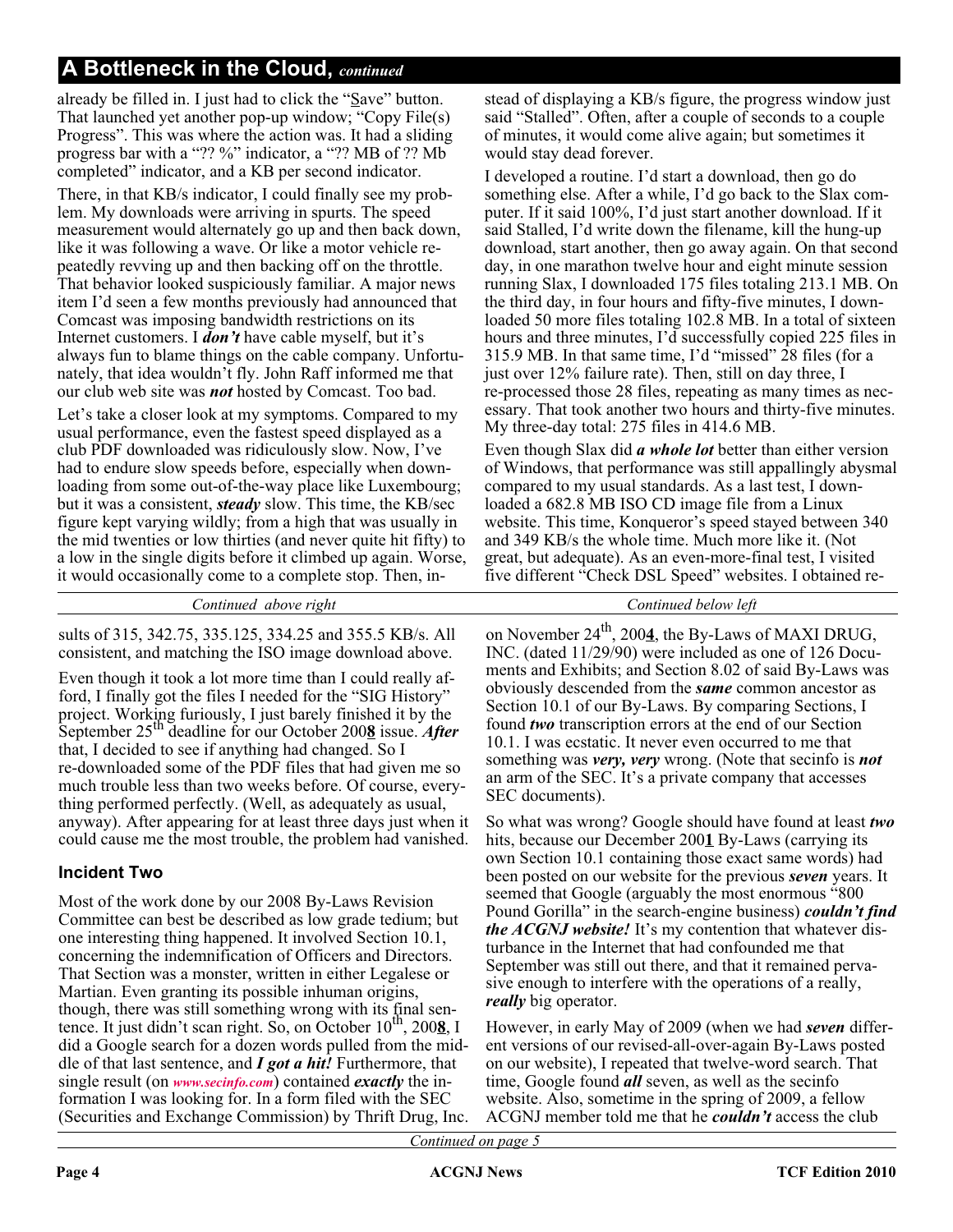#### **A Bottleneck in the Cloud,** *continued*

Newsletter. Furthermore, as I'm writing this article (on March 19<sup>th</sup>, 2010), I repeated that Google search yet again, and I got *nothing!* Fortunately, back in October 2008, I wrote down the address of the secinfo web page. Now, I copied that link into my browser bar, then accessed it; and it's **still there**, including Section 8.02. Apparently, though, Google can't find it, *or* the ACGNJ website either. So I tried a few other search engines. Ask (formerly Ask Jeeves) found secinfo.com but not the ACGNJ site, while AltaVista, Bing, Dogpile and Yahoo found the ACGNJ By-Laws on the ACGNJ website, but *not* the secinfo website.

Now, what do I *truly* know? I know for certain that from<br>September 15<sup>th</sup> to 17<sup>th</sup>, 200<u>8</u>, I had an Internet "connection" that was, in reality, unworkable. If whatever "culprit" caused me those problems had gone *completely* bad, my network packets would have been re-routed around it, and I'd have been given a good connection. Instead, I got a connection that "looked" good, but just flat out *couldn't* transmit the information I requested. This I know, and I've got data to prove it; but I've only *logically concluded* that a fellow club member's inability to access the club newsletter (about six to nine months later) was caused by the same fault. (That's *not* the same as proof). Finally, I've *assumed* that Google's failure to find the ACGNJ website on October 10<sup>th</sup>, 200**8** and March 19<sup>th</sup>, 2010 (almost a year and a half apart), and the inconsistent results obtained by those

other search engines on March  $19<sup>th</sup>$ , 2010 were also caused by that same fault: undiscovered, unfixed and *still* causing trouble. (That's not the same as proof, either). However, I think I've made a pretty good case that *some* kind of intermittent but persistent problem exists.

To me, these results shed a *giant* black cloud over the whole concept of "Cloud Computing". We already know that international organized crime has a *big* presence on the Internet (not to mention terrorists). Now we can add unpredictable and inexplicable phenomena that could make it impossible for us to actually make use of any data files we may have stored out there. Furthermore, our newsletter PDF files are *small*; averaging just under 2 MB each. What would have happened if we had been storing big files out there, and suddenly couldn't access any of our data? I can hear you say; "Backup, backup, backup". However, another current trend is to make off-site backups to the Internet as well. That's just begging for Murphy's Law to strike. The Internet is a *fabulous* tool, but we're just asking for trouble if it's the *only* one we stick in our metaphorical "tool belt". I'd advise everyone to think long and hard before jumping on the Cloud Computing bandwagon.

#### See you next month.

(This article contains excerpts from three previous articles. For further details, see *Turkey with Gremlins* in the November 2008 issue of ACGNJ News, *The Historical Record* in the December 2008 issue, and *A Great Disturbance in the Force* in the End-of-Year 2008 Supplement).

### **Cryptography A big word that helps keep the internet secure.**

#### *Phil Sorrentino (president (at) spcug.org), Sarasota PCUG [\(www.spcug.org](http://www.spcug.org))*

You may have asked yourself some of the following questions. How secure is the internet? What has been done to make the Internet secure? How safe is my private information during an internet transaction? If so, read on; if you are a very trusting individual and figure that "they" will keep the internet secure, jump to the next article. During this time when the Internet provides essential communication between tens of millions of people and is being increasingly used as a tool for commerce, security has become a very important issue.

When it comes to computers, "security" is of concern on many different levels. There is physical security that keeps your computer hardware from being stolen. There is software security that keeps people out of our private files. There is "malware" security, that keeps your computer software from being infected with viruses, spyware, worms and the like. And finally there is "network" security that keeps private data protected as it goes from one computer (or client) on the internet to another computer (or server) on the internet. This article deals with network security, which is ensured by applying cryptography to messages that are transmitted on the Internet.

Remember the "s" in "https://" and the little lock icon on the browser when you went to a "secure" website? Well, cryptography is behind all that security. Cryptography is used to secure Internet and even telephone communications. Cryptography is nearly as old as written language itself. It was invented to address the age-old question: How can I communicate with my friend, so that no one else will know what was communicated? Cryptography becomes necessary whenever one is attempting to communicate private information over an "un-trusted" medium, such as the Internet. You can be sure that the message you send over the internet will get to its destination, but you cannot guarantee that intermediaries (computers along the way) will not be able to see and read your message, unless it is protected. With a collection of not-so-expensive equipment and a good deal of knowledge, a message on the internet can be intercepted (sniffed), and if it is "plain text", it can be read. For mundane e-mail messages, this is not much of a concern, but for messages that contain private information, such as passwords or bank account or social security numbers, this could be an invitation for Identity Theft.

*Continued on page 6*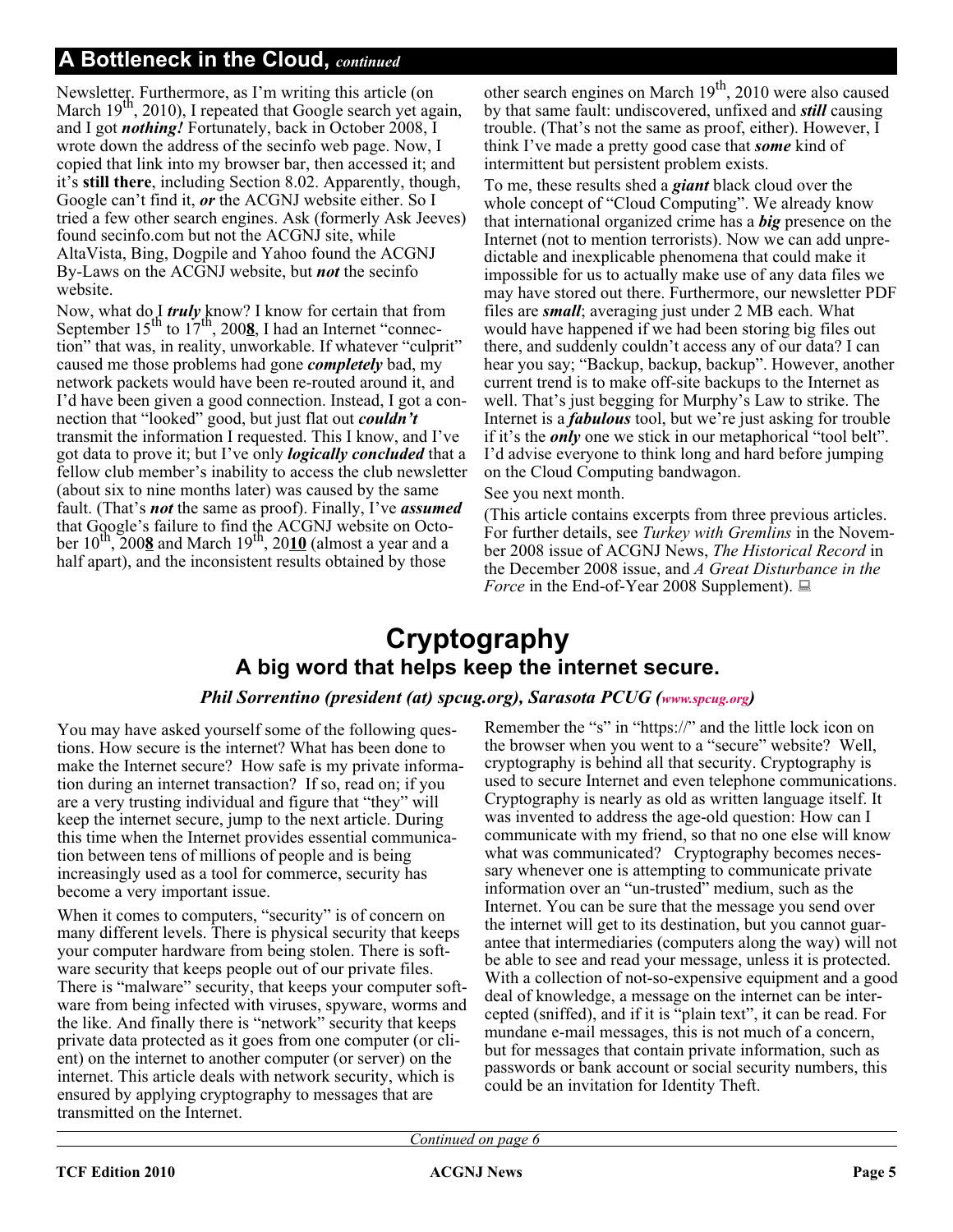### **Cryptography,** *continued*

Cryptography to the rescue. Cryptography (from the Greek for "hidden writing") is the ancient science of encoding messages so that only the sender and receiver can understand them. Cryptography can be defined as the conversion of data (plain-text) into a scrambled code (cipher-text) that can be sent across a network, and deciphered by the rightful receiver at the other end. There are two main techniques used to encrypt data, Symmetric and Asymmetric. Symmetric encryption uses the same key for encryption as it does for decryption. Symmetric encryption is also called Secret-key encryption because the key is kept a secret between the two cooperating parties. Asymmetric uses separate keys for encryption and decryption. Asymmetric encryption is also called Public-key encryption because one of the keys is allowed to circulate in the public (and one is kept private). Cryptography is now available to everyone thanks to the development of modern computers, which can perform more mathematical operations in a second than a human being could do in a lifetime. An ordinary PC, with the proper software, can produce codes of such complexity that the most powerful supercomputer using the best available software could not break them in thousands of years.

#### *Continued above right Centinued below left*

cryption (public key) and one for decryption (private key). Public Key cryptography is suited to short messages and is typically used to exchange "secret keys" between two computers. Public Key cryptography could, theoretically, also be used to encrypt messages but this is rarely done because Secret-key cryptography is about 1000 times faster than Public-key cryptography.

So, just how do these schemes work in our typical computer to computer (network) communications? Secret-key and Public-key cryptography are used to setup and maintain a secure data path from a client (your computer browser) to a server (information or data storage system). Because Secret-key cryptography is best used for long messages, a secret key will be used to encode all messages during the transaction. But how do we get a secret key to be used by both computers for the transaction. In comes Public-Key cryptography. Public-key cryptography, which is best suited for short messages, is used to send the secret key (which is short) from one computer to the other, so that both will have the secret key for encoding the messages that follow.

The server has a public key for the client (your computer) and it encodes a "secret key" with that public key. It then sends the encoded message to the client and the client can then decode the message with its private key. The private key is used to decode the "secret key message" so that the client knows what to use as the secret key for subsequent message encoding (i.e., the decoded secret key). This all sounds very complicated, and it is, but all of this is controlled by the "secure software protocols" and you, the user, don't have to get involved at all. (I've actually simplified the operation a bit, but the essence of how cryptography is used is still pretty accurate.) So, with the use of PubBefore modern times and the personal computer, cryptography was concerned solely with message confidentiality. Message confidentiality is conversion (encryption), of messages from a "plain-text" form into an incomprehensible one (cipher-text) for transmission and then back again to the original form, at the other end (decryption). This keeps the message unreadable by interceptors or eavesdroppers who do not have knowledge of the "key" needed for decryption of that message. (With the advent of the personal computer and the proliferation of digital information, the field of digital message protection has expanded beyond only confidentiality concerns to include techniques for message integrity checking, identity authentication, digital signatures, and password protection all of which we will leave for future discussions.)

As stated above, Secret key cryptography refers to encryption methods in which both the sender and receiver share the same key. Secret key cryptography is ideally suited to encrypting long messages, providing privacy and confidentiality for messages typically used in computer to computer transactions. Public Key Cryptography refers to methods in which two keys are owned by each participant, one for en-

lic-Key, and Secret-Key cryptography, you can rest assured that the messages you are sending over the Internet will not be of any value to anyone attempting to intercept such information. What more could you ask for - through the use of cryptography, the un-trusted Internet can now be used to send private messages, therefore providing secure communications, over the Internet, for everyone.

*This article has been obtained from APCUG with the author's permission for publication by APCUG member groups; all other uses require the permission of the author (see e-mail address above*.

### **Back Issues Needed**

We are attempting to build a CD containing all issues of ACGNJ News in pdf format, but our collection is incomplete. We're hoping some faithful reader has been hoarding them and will be willing to lend them to us just long enough to scan them. We will return them quickly. Thanks Joseph Gaffney, who loaned his collection for scanning, and to Alex Goldfinger for contributing five missing.issuesand hard copies of many we had previously borrowed. Below is a list of what we still need.

1985: June, July, August, September

1984: August

1976: January

1975: #2 and #3 (Also pamphlet-size booklets.)

If you can supply any of these missing issues (or scanned images or good clear copies), please contact the Editor (*[bdegroot@ptd.net](mailto:bdegroot@ptd.net)*). Those who supply missing issues will receive a copy of the resulting CD as our thanks for your help.  $\Box$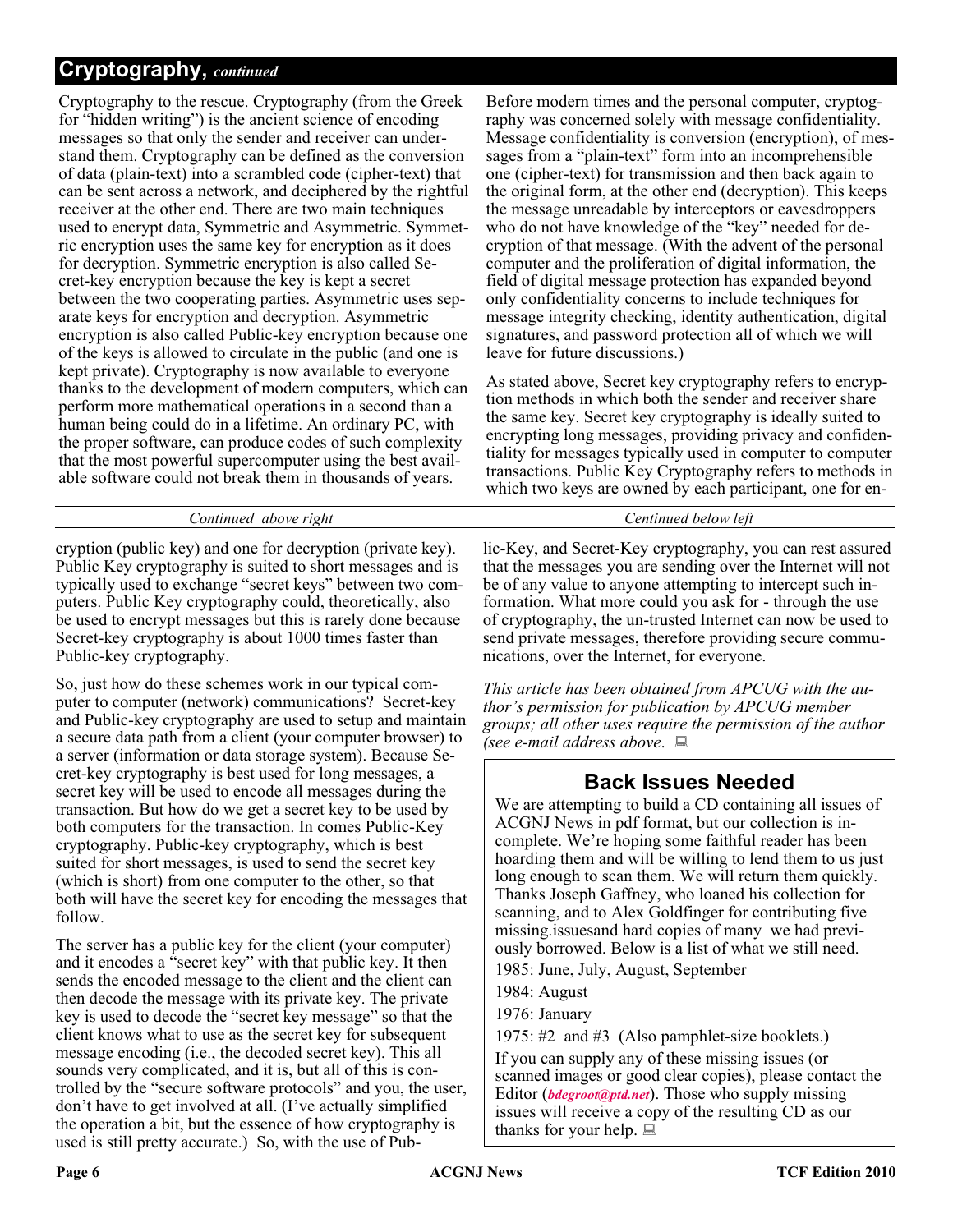### **MotionDSP vReveal: Flawed Video No More**

*Steve Miller (stevemiller1 (at) comcast.net), Brookdale Computer User Group [\(www.bcug.org\)](http://www.bcug.org)* 

"Do you shoot video with your cell phone, digital camera, or other handheld device?" is the question found on the website for vReveal. "Then the chances are good that you have shaky, dark, noisy, pixilated, or blurry videos. Less-than-ideal videos that obscure your life's best, captured moments."

"But those moments don't have to be lost to common video problems anymore," the site promises. "vReveal has the advanced enhancement technology and "one click" touch-up tools that make it easy to dramatically improve the quality of flawed videos."

I was impressed by vReveal's enhancements of my video. I was equally impressed by the dramatic speed increase resulting from off-loading computing from my motherboard CPU to my system video card. As advertised, vReveal improves snowy/jerky/low quality video. It also exports a high quality photo, derived from lower quality source video.

#### **Installation**

I own a compatible late-model NVIDIA graphics card (8800GT). I downloaded the latest NVIDIA graphics driver, which enabled vReveal software to use parallel processing by  $\sim$ 100 processors in my video card. During the simple vReveal installation, I specified a video folder to be "watched" by the new program.

#### **Evaluation**

My video was displayed split-screen, in order to contrast before and after application of the video enhancements. I discovered an important, but unadvertised use for this amazing software. vReveal improves the quality of Standard Definition (SD) video, so the contrast becomes less noticeable when SD videos are used in the same movie with High Definition (HD) video.

My Standard Definition video sources include traditional SD camcorders as well as my digital still camera (in "video capture" mode). My HD sources include a HD camcorder, and digital photos, which I "pan" and "zoom" to create motion. I used the following vReveal settings to enhance my Standard Definition video:

- ·"One Click Fix" (this automatically "Cleaned", "Sharpened", and AutoContrast").
- ·"De-interlace". ("de-interlace" is an important feature which prevented unacceptable artifacts during video with fast motion).

To view the result of video enhancement, I used my favorite video editor to create one timeline that contained three types of content.

- ·Standard definition video, no enhancement
- ·Standard Definition video, enhanced with vReveal

*Continued above right Continued below left*

#### • High Definition video

I then "burned" a standard DVD, and also "burned" a High Definition BluRay DVD (encoded with the optional HDV MPEG2 format). I used Cyberlink "Power DVD" software with a 24 inch Samsung LCD (1680X1050) to "play" the DVDs, and compare SD video (with and without enhancements) to the HD video.

I then "burned" a standard DVD, and also "burned" a High Definition BluRay DVD (encoded with the optional HDV MPEG2 format). I used Cyberlink "Power DVD" software with a 24 inch Samsung LCD (1680X1050) to "play" the DVDs, and compare SD video (with and without enhancements) to the HD video.

#### **Visible results**

The original (un-enhanced) SD content was clearly deficient to HD video content. After enhancement, my SD content exhibited remarkable video improvement (although not quite up to the high definition sources): Snow (especially resulting from low light) totally disappeared on my SD content after enhancement. Colors were brighter, blacks were blacker, and contrast was enhanced.

vReveal, owned by NVIDIA, includes a performance and control dashboard to showcase the speed increase resulting from leveraging NVIDIA video card GPU (graphics processors). My jobs ran twice as fast when I shifted the processing from my high performance quad core to my lower-end video card!

(Enhancement of my 40 minute SD video took about 90 minutes when off-loaded to the video card, and took about 180 minutes when confined to my high performance quad processor.)

#### **System Requirements**

*Hardware*: Intel or AMD 1.6GHz CPU, 1GB RAM, 50MB hard drive space; NVIDIA video card with "CUDA" enabled (GeForce 8-series, and higher); 100GB free disk per hour of enhanced video (uncompressed AVI)

*Software*: Microsoft® Windows XP with Service Pack 2 or Windows Vista™ Home Premium, Business, Ultimate, or Enterprise (certified for 32-bit editions).

*Output flee types supported*: WMV and uncompressed AVIs

*Price*: \$49, download from *[www.nzone.com](http://www.nzone.com)* 30-day trial software is available (watermark is applied to output video files.) For more information: *<http://www.vreveal.com/>*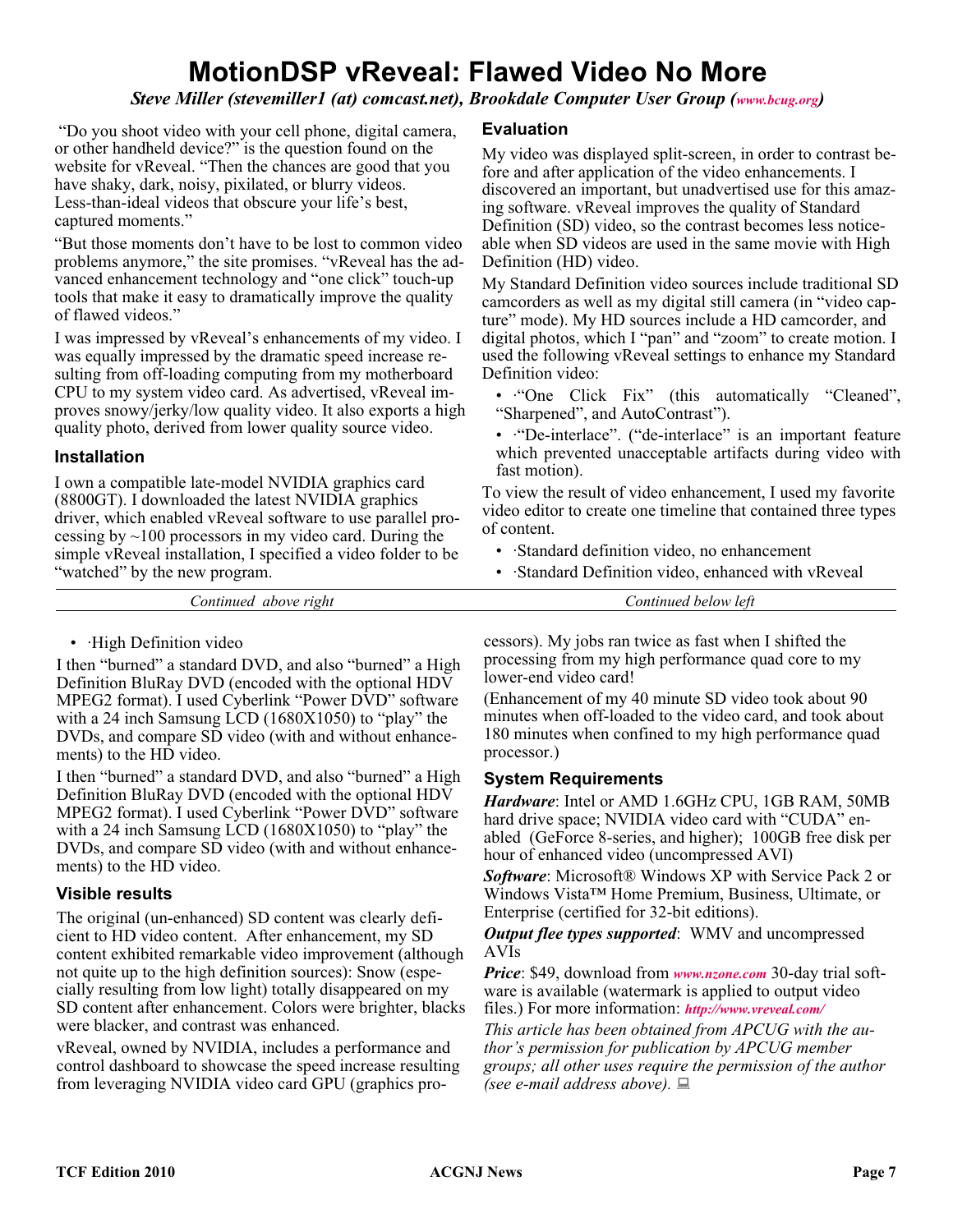### **Book: Build it, Fix it, Own it A Beginner's Guide to Building and Upgrading a PC**

#### *Joe Mizer (editor (at) noccc.org), North Orange County Computer Club ([www.noccc.org](http://www.noccc.org))*

more than just updated versions of those available only a few years ago.

This book, published by QUE, is a good guide to understanding a PC from the inside out. Building a PC is easier than selecting stereo and video entertainment equipment for your home; you decide on the features you want and the performance level desired. In both situations the components inside a PC such as the mother board, memory, disk drives, optical drives, sound cards, and video cards all have standard interfaces and when connected, become a PC inside the case you selected.

This book is targeted for beginners with the desire to build a PC from scratch. The book is laid out in two parts; the first part is about getting to know your PC. The chapters cover in detail the options and decisions to be made when selecting a motherboard, and CPU, memory type and size, drives, audio and video options, networking, parts and building skills. The author in a step-by-step approach discusses the choices available with each of these components and how to guarantee your selections will operate as a fast and reliable system. This book was an introduction into the technology changes that have occurred since I last built a system from scratch. My understanding of the latest hardware options, are clearly much different from the past. In fact, many of the performance changes make the devices

In a careful step-by-step journey, the book explains the technology so you will really understand the choices you need to make when selecting the parts for your new computer and how to get the best deals on the parts you decide on. My favorite chapter in the first section is chapter six which introduces the reader to networking and security without the complex technical discussions which are normally included with networking. The second part of the book puts all of the details discussed in part one into action by designing five computers, each as a project / chapter and aimed at different jobs. Chapter 10 Building a Basic Business PC explains goals and expected requirements as well as how to select components and to overcome problems you will probably encounter. A detailed assembly section answers a lot of the expected questions, and gives a check list procedure to actually use when powering up a new machine for the first time. Chapter 11 is on Building a home theater PC. This project builds a computer which connects to your television either analog or digital, your audio system, cable box, gaming interface, and other digital and analog devices. Chapter 12's project is Building a high performance com-

*Continued above right Continued below left*

puter. Chapter 13's project is Building a Killer Gaming PC, and Chapter 14 covers building a Building a Budget PC.

The most important reason for building a new computer is the chance to configure it exactly as you want it - you can have a blazing fast machine or an average business computer. You can have the best audio or the standard small speakers, and the best of all internal components, or not. You also get to select the operating system of you choice, which in my opinion is not any version of Vista. As you can guess I do not like the Vista operating system, and really I do not know whether Vista is the problem or just that I am out of date again. This is why I am now going to read "Windows Vista" by Steve Johnson and see if I can I learn to do things the Vista way.

Avoiding only one mistake will easily save you more than that amount. I recommend this book because since I last built a system, so much has changed in the hardware available, I was just plain not up to speed on selecting the best stuff. With this book at my side, even though I skipped the chapters on salvaging parts from old computers and renovating old computers because I just don't like to reuse old parts. I now feel I know the questions to ask and where to get advice when making the necessary decisions to build a new system, hopefully it will be faster and live longer.

This book is available from amazon.com, the publisher (*<http://www.informit.com/store/product.aspx?isbn=0789738279>*) And,

of course, your local book store. The list price is \$29.99 USA. ISBN-13 978-0-7897-3827-1

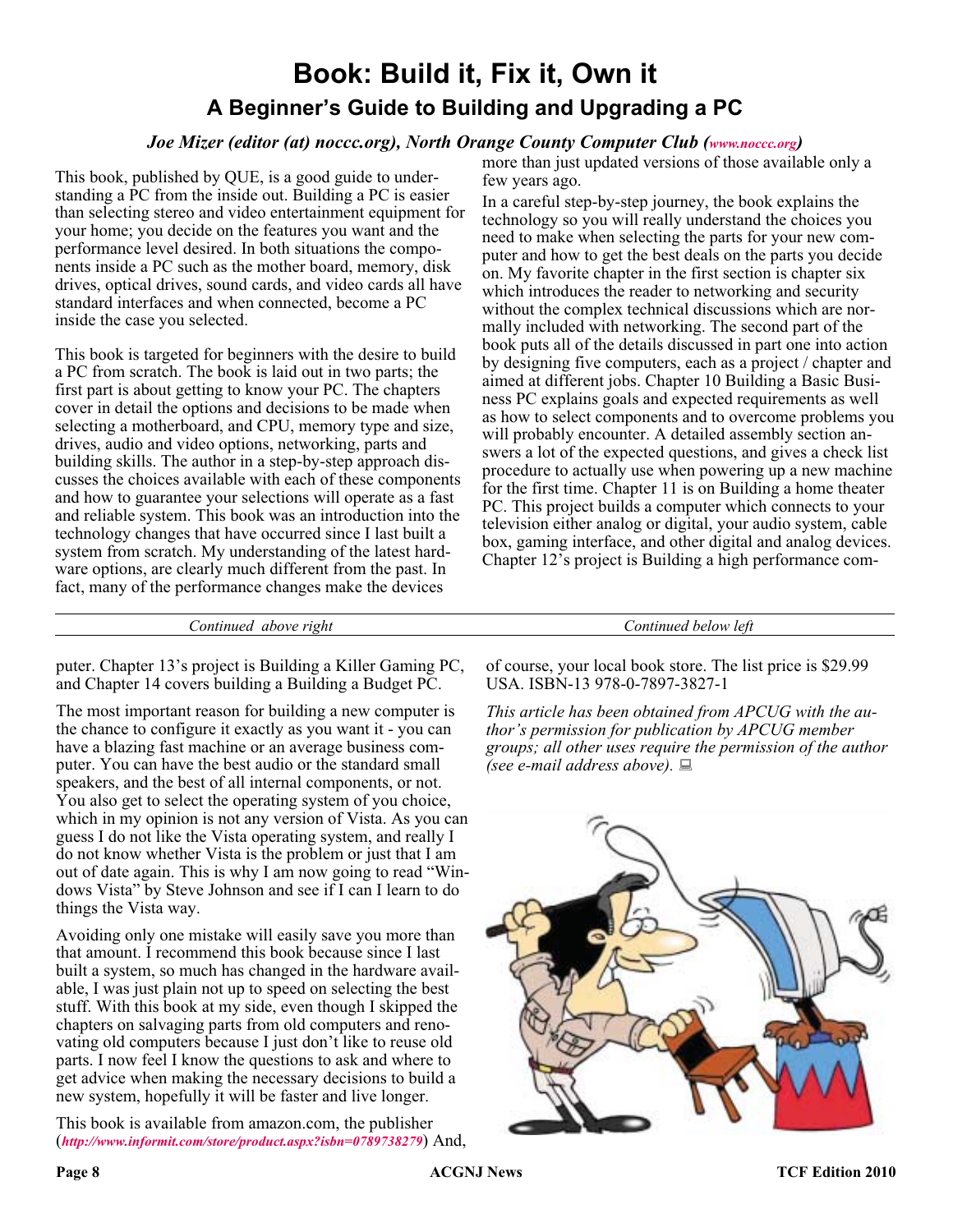### **SPAMfighter – Free Spam Filtering Software**

#### *Ira Wilsker*

According to a recent report published by Symantec's MessageLabs, 81.2% of all email in 2008 has been some form of spam, or unwanted commercial email, down slightly from the rate in 2007. Almost all of the spam is coming from "botnets", or hundreds of thousands of computers which are unknowingly infected by "zombies", which have hijacked the bandwidth of those computers for the purposes of propagating spam, malware, and other malicious software. Many internet service providers (ISPs) offer spam filtering at the mail server level, but many do not. Locally, one major broadband provider offers excellent spam filtering for its integral email service, but the other major broadband provider does not. This other major broadband provider does offer a third party security suite which incorporates spam filtering, but for a variety of reasons it is not widely implemented. Many of us have multiple email accounts with other email services, and they vary greatly in their ability (or inability) to filter the enormous quantity of spam mail we routinely receive. Some contemporary internet security suites offer spam filtering as a feature, while many others do not, leaving countless users exposed to the scourge of spam emails.

For those lacking an ISP with spam filtering, or those without a security suite spam filter, spam mail can be an overwhelming problem. Fortunately for us, there are sev-

eral independent spam filters that we can incorporate on our computers, and some of those are free. One I recently experimented with was SPAMfighter (free version), available for download from *[www.spamfighter.com](http://www.spamfighter.com)*. SPAMfighter will run on almost all 32bit versions of Windows, including Windows 98, ME, 2000, XP, and Vista. This software integrates with most contemporary Microsoft email platforms, including Outlook Express (version 5.5 or later), as well as the full versions of Outlook (versions 2000, 2002, XP, 2003, and 2007) and with Microsoft's Windows Mail.

SPAMfighter was originally developed in Denmark, and has over 5.7 million registered users all over the globe, including about 600,000 in the US. SPAMfighter has offices in the US, Denmark, Germany, Ukraine, and India, and is available in 18 languages. The company is a Microsoft Gold Certified Partner, and the SPAMfighter software has been well reviewed by major computer publications. In May, 2008, PC World magazine awarded SPAMfighter one of its top awards, and stated that it was "The only recommended spam filter." Computerworld rated it as one of the top 100 programs available. The software service TUCOWS has awarded SPAMfighter its highest "Five Cows" rating, and ZDNet gave it its highest "5 Star" rating. Other publications have given its spam filtering technology numerous awards.

*Continued above right Continued below left*

The basic version of SPAMfighter, referred to as the "Standard Version" is completely free for home and school users, but incorporates an "I'm protected by SPAMfighter" message as a footer to your outgoing e-mails, and displays a short text advertisement in your email client. The SPAMfighter Pro version is available for \$29, and can be used in commercial environments. The Pro version also adds increased functionality, and does not append the "I'm protected by SPAMfighter" message as a footer to your outgoing e-mails, and does not display the text ad in the email client. The Pro version is available as a 30 day free trial, and will regress to the free Standard version if not registered (paid) within the trial period.

Using a very intuitive and simple interface, and a short toolbar in Outlook, SPAMfighter protects against one of the worst scourges in the spam kingdom, which is the identity theft tool known as "Phishing", as well as other types of identity theft and email frauds. It can automatically filter emails based on the originating language, and can recognize spam sent as pictures, and not as text. The software is automatically updated very frequently, and manages both blacklists (prohibited email sources), and whitelists (allowed email sources). If a spam email slips through the defenses, a single mouse click enables "revenge mode" which will report the email as suspected spam, and automatically notify the other 5.7 million users. A feature called "Automatic real mail protection" assures that legiti-

mate business related emails are not filtered. Unlike many competitors, SPAMfighter does not trigger or filter on simple phrases or words, and does not censor legitimate content. The users' privacy is protected, as the publisher does not see any of the users' emails. SPAMfighter can be used on multiple email accounts on a computer.

The company that publishes SPAMfighter also publishes a variety of other products, including an Exchange spam filter, a server spam filter, hosted spam filtering, and antivirus utility, and a spyware remover. All of these commercial products are available as a free 30 day trial from *[www.spamfighter.com/Other\\_Products.asp](http://www.spamfighter.com/Other_Products.asp)*.

For those computer users who do not have spam filtering services or software, SPAMfighter would be a very worthwhile utility.  $\Box$ 

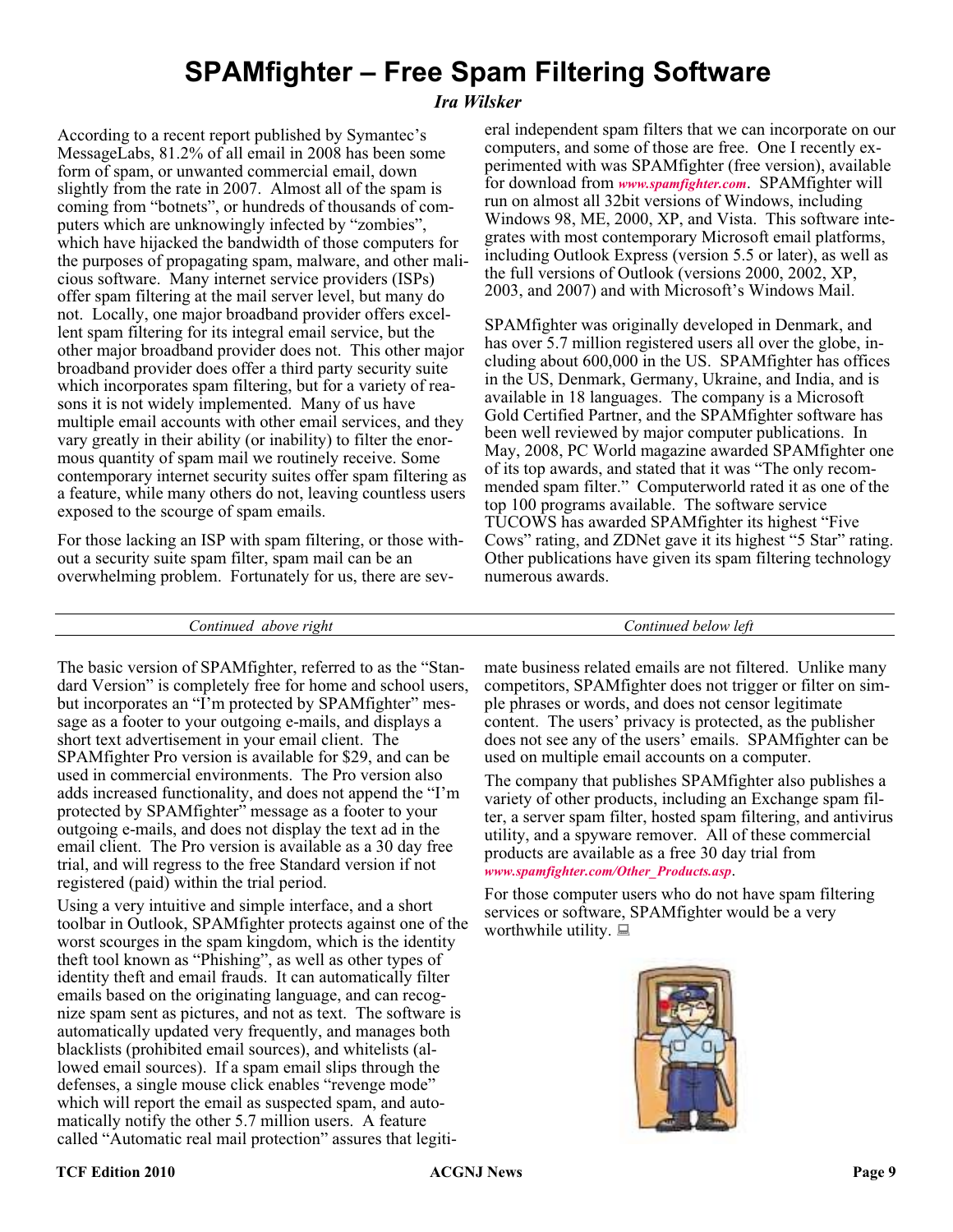### **Norton Internet Security 2010**

#### *Ash Nallawalla (ash (at) melbpc.org.au), Melbourne PCUG, Australia ([www.melbpc.org.au\)](http://www.melbpc.org.au)*

It's about that time of the year when we have to update our antivirus (AV) software and so I installed Norton Internet Security (NIS) 2010 on my Windows 7 desktop. My previous AV package was Norton 360, which includes much of NIS 2009.

There is a whole virus-making industry out there on the Dark Side, which constantly unleashes new malware and makes it more sophisticated all the time. These days, the infections try not to damage your files. You may not even be aware of the threat, because your PC is more valuable as a remotely controlled zombie. Your PC could be used to send a moderate amount of spam, or be used as a proxy site to perform some shady actions, or to propagate malware.

#### **Features**

NIS 2010 requires a minimum of Windows XP 32-bit with SP2 or later. In Windows Vista and Windows 7, both 32-bit and 64-bit versions are supported. As is to be expected with an Internet security product, NIS 2010 provides the following features:

- Blocks viruses, spyware, Trojans, worms, bots and rootkits
- Two-way firewall
- Email protection
- Parental controls

*Continued above right Continued below left*

checked. Symantec now uses a family of techniques called Quorum to speed up this scanning. Quorum uses reputation to assess each new file it finds, based on the Norton Insight Network community of other people who use the same software. For example, if you downloaded a PDF file from a site that is flagged as risky by Norton SafeWeb, then it will be scanned. If the filename and signature are known to it, say, a Microsoft product, then it will skip it by default. If many people run some new application from a new company, in time, this anonymised usage data will get to Symantec (with your permission) and eventually it will get to the safe list.

#### **In Use**

The single-user version came on a car-shaped USB drive and installed easily. It disabled Windows Defender and got to work, downloading updates immediately. I don't surf at dubious sites so I don't expect to find viruses every other day, but when I inserted a little-used USB drive, it found a virus in its autorun file.

One of the benefits of using Norton security products is that your web browser is enhanced to show a green tick, red cross or a question mark when you perform a search. This is part of Norton SafeWeb, which has a collection of known safe sites and known harmful sites. The rest are yet un-

- Home and public network security
- Identity protection
- PC tune-ups

NIS does not perform a backup/restore of important files as is done by Norton 360 Version 3.0 but I didn't miss that feature as I use another program for backups. It does a little more in the tuneup department, so I felt a little better off.

#### **Technology**

A staple ingredient of AV software has been a look-up table of "signatures" – sequential bits of programming code whose presence on your PC means that you are infected. A full PC scan compares all your files with these signatures and takes action as you wish, e.g. clean, quarantine, or delete the infection.

Over the years, AV vendors also introduced heuristic scanning, which examines your files for signs of code that could do the wrong thing. For example, if your Word document is infected with malware that includes an instruction to format your disks, then this is considered abnormal and flagged as a risk. You can imagine that the poor AV software has a lot of checking to do and could slow down your work if the list of signatures keeps rising.

Mutating malware becomes harder to detect, as the signatures keep changing, so all unknown files need to be

known to SafeWeb. I was looking for a file and clicked a likely result, but I remembered that the website was classified as unsafe, and then wondered why I wasn't seeing the ticks and crosses.

Upon reading the Norton support forum (*<http://community.norton.com>*) I found out that the Skype add-on for Firefox was the problem. I removed the add-on and the SafeWeb markers returned.

#### **Availability**

NIS 2010 is available from most software retail outlets for \$100 or less.

For information about Quorum, see *[tinyurl.com/quorum2](http://tinyurl.com/quorum2)*. For a study of similar products by AV-Comparatives, see *<http://tinyurl.com/na5k5x>*.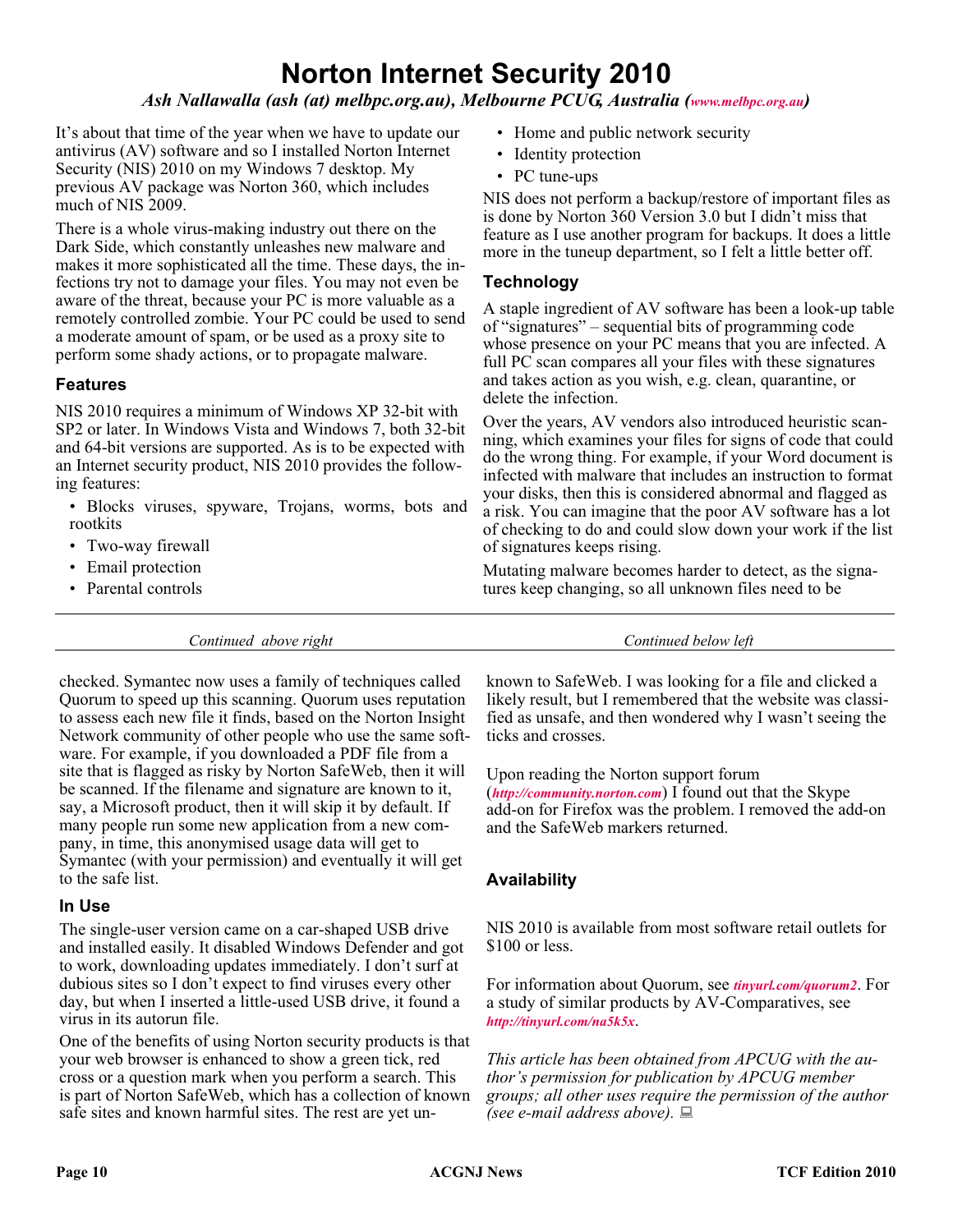### **Windows 7 Upgrade – My Experience**

*Sandy Berger (sandy (at) compukiss.com), CompuKiss [\(www.compukiss.com](http://www.compukiss.com))*

Those of you who follow me know that I really like Windows 7 and have no qualms about recommending it. This is not a program that you have to wait to purchase until the problems have cleared. I have been successfully using it for months and have just installed it on my everyday computer. So if you are ready to buy a new computer, go right ahead and buy one with Window 7. However, if you are going to upgrade an older computer, there are a few things you should know.

First, I don't recommend upgrading an older computer running Windows XP. Although Windows 7 may run on your old XP computer, XP is more capable for computers with limited memory and outdated graphics. Also, if you upgrade from XP to 7, you have to do a clean install. (More on that later.)

Even if you are upgrading to Window 7 from Vista, there are a few things that you should know. My recent upgrade experience may help.

Last week I got a copy of Windows 7 and decided to upgrade my Vista computer. There are two possible ways to upgrade: An in-place upgrade or a clean install. A clean install is preferable, but it means that all your data and your programs are wiped out. This is good because it puts your computer into a like-new status. However, a clean install requires a lot of work. It entails backing up everything, reinstalling all of the programs, transferring the data from a

backup back to the computer after the upgrade, and readjusting any programs that you had previously customized. After listing the number of programs that I had installed on my computer, I decided that after a clean install it would probably take me at least 2 days to get my computer back to where it was. With time at a premium, I opted for an in-place upgrade. I had already installed all of the updates and service packs, so my computer was ready to be upgraded.

The first thing that I did, (and that everyone should do before upgrading), was to back up my data. I chose to use a program called True image by Acronis to make a complete backup of everything on my computer. I put the backup on a portable hard drive. It was 350GB, so I expected this upgrade to take a long time.

Then I surfed over to the Microsoft website to check out their compatibility upgrade advisor for Windows 7. I installed this Microsoft program on my computer and ran it. It told me that my Belkin wireless network needed a new driver for Windows 7and that my Logitech webcam might not work properly with Window 7. I surfed over to both manufacturers' websites and found that they had no specific drivers listed for Windows 7. Since I already had the most current Vista drivers, I decided to just go ahead with the upgrade.

*Continued above right Continued below left*

I put the Windows 7 disk in the computer and clicked on "Install". I made a few choices, like choosing between an in-place and a clean install. To my surprise, the install program told me that I had quite a few incompatibility problems. In addition to the two devices that I had been warned about, it listed a printer that I had previously uninstalled and several games that also had been previously removed. However, it also listed iTunes as incompatible. I use iTunes everyday to sync my iPhone, so this could have been a deal-killer. Yet, I knew that I had the latest version of iTunes, so I just crossed my fingers and clicked "Next" to go on.

After that, the installation was easy. The computer pretty much did all the work, including rebooting several times. While a clean install can be accomplished in about  $\frac{1}{2}$  hour, my in-place install over 350 GB of programs and data on a pretty speedy computer took 3 hours.

Once the update was complete, I found myself at the Windows 7 desktop. There was a new desktop background and the taskbar had much larger icons (something that I like about windows 7), but other than that, all of my icons were there and my desktop looked pretty normal.

To my surprise, the Belkin wireless card that I had been warned about worked seamlessly. The Logitech Quick Cam, however, gave me an error. On a hunch, I reinstalled the webcam driver. Although this was the same driver that I had been using with Vista, Windows 7 now seemed to like it. It also functioned perfectly. Oh, and the iTunes program that I had been warned about, also worked perfectly except that I had to reauthorize the computer, which was a simple process.

I am not sure if Microsoft was a little too harsh in their assessments of incompatibilities or if I was just lucky. Since I did my upgrade before the actual launch of the Windows 7 product, Microsoft's Windows 7 Capability Center was not yet available. As you read this, however, it should be open. Just type "Windows 7 Compatibility Center" in the search box at the Microsoft website and you should be able to check the compatibility of most software and hardware.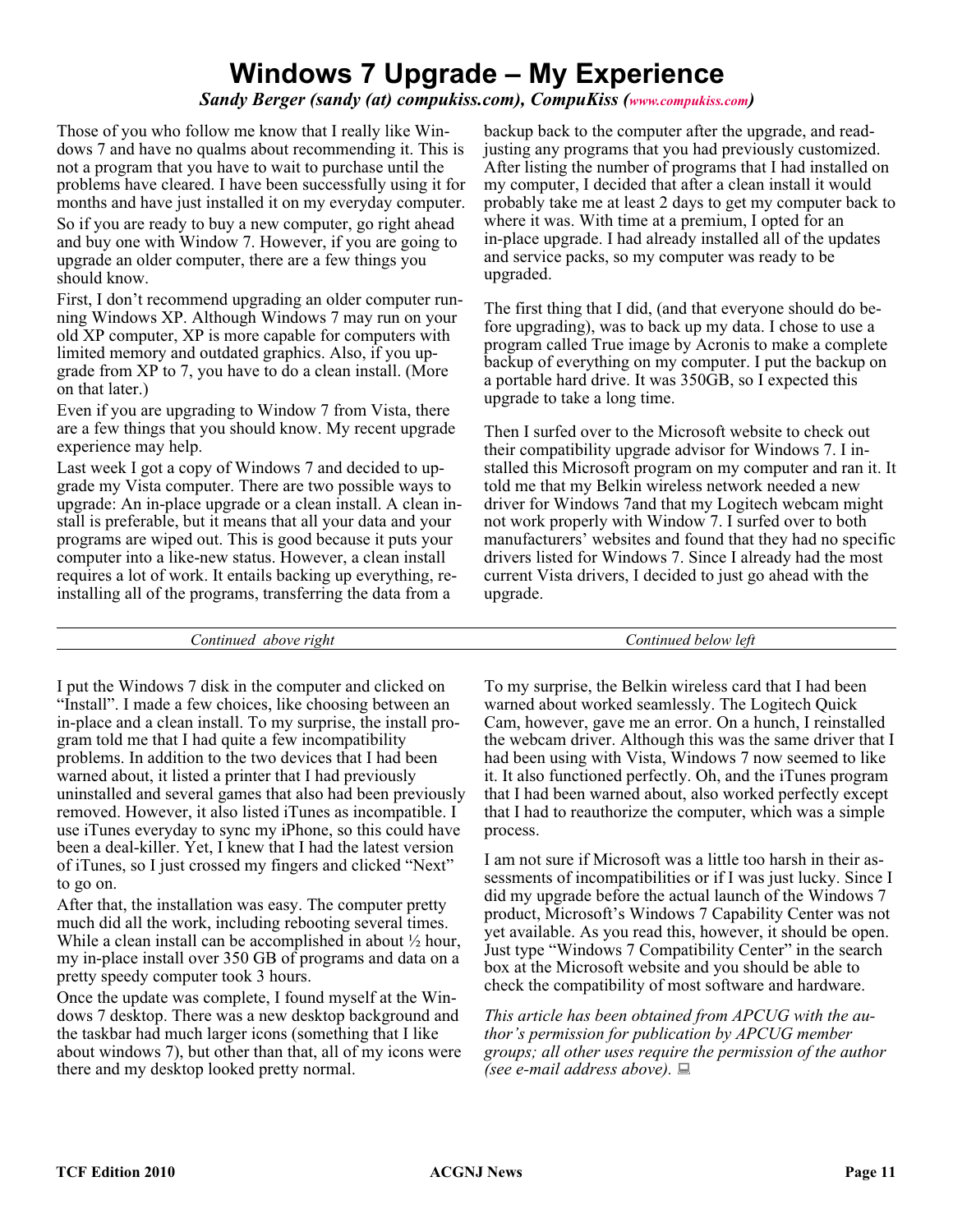### **SIG News**

#### **Hardware Activity**

Mike Reagan (hardware@acgnj.org)

This group is dedicated to repairing, refurbishing and/or recycling older computers. Ten people attended the first meeting of the ACGNJ Hardware Activity; so there is still a market for this type of event. One guy came all the way from the Bronx! Although we looked at some of the older equipment stored in the back room, most of our time was spent in talking about past experiences and planning for the future. Hopefully, we can establish a viable long-term schedule of projects, and keep the interest of those who attended this inaugural meeting. If you have a hardware

#### **C/C++ Programming**

*Bruce Arnold (barnold@ieee.org)*

#### *<http://acgnj.barnold.us/index.html>*

This group is devoted to programming languages in general and  $\dot{C}$ ,  $C++$ , and  $C++$  for Windows programming in particular. Each month a small but hopefully useful program

numeric data for each day. The chart can be advanced or retarded through the calendar from month to month.

Here's a brief synopsis of last month's (February) meeting:Air Cards are becoming extremely popular these days especially with the advent of Netbooks. They combine the features of a Wireless Network Card and a Modem in order to communicate directly from the PC to the Cell Phone Tower. As such, they provide Internet access, browsing, and file transfer without needing the normal land-based Internet provider. They can be built into the laptop or pluged-in via a USB or PCMCIA port.

(complete with source code) is presented for discussion. *March:* Air Log Chart - A Charting Utility to Display Air Card Data Last month's program recorded daily data from Network Usage to help control costs. Now, a separate program will analyze the data and plot a monthly chart. The application uses standard C++ GDI+ graphics to produce the above chart with options to print the chart and also to display the

> Additional Comment: If you don't have an AIR CARD, the application can be used to monitor any network traffic on your computer. For example, the above screen shot shows that my local net-

work has transferred over 400 MegaBytes of data today. The bar graph is a speedometer showing the instantaneous speed of the network.

Our *[download site](http://acgnj.barnold.us/Source/Index.htm)* has code and programs from most meetings. *Our next meetings: April 20, May 18.*





*March*: While Mike S., Mike R., and Bob H. worked on the hardware Paul S., Lenny T., David M. and John R. worked on getting the B. Arnold's Bmailer working at the club sending out TCF EBlasts. Lots of surprises and scratching of heads with hardware and lots of fiddling and configuring with the Bmailer. A good time was had by all. *Our next meetings April 22, May 27.*

That's all well and good but there is a "down side". A friend has an Air Card from Verizon and it costs him 60 dollars per month. And ... (wait for it) ... he is only allowed to download 5 Gigabytes! There is a surcharge if he goes over that amount. There is also a plan that costs 40 dollars per month but that only allows data usage of 250 Megabytes. Other phone companies have similar costs. So here's the problem: how do you keep track of your usage in order to control your cost?

The object of this program is collect data about your network send and receive usage. As can be seen in the screen shot below, the program displays a real-time account of the current daily network activity as well as the total usage during the current month. At the March meeting I also graphed the historic data that has been collected. (Note: be sure to place the program in your "Start Up" folder.)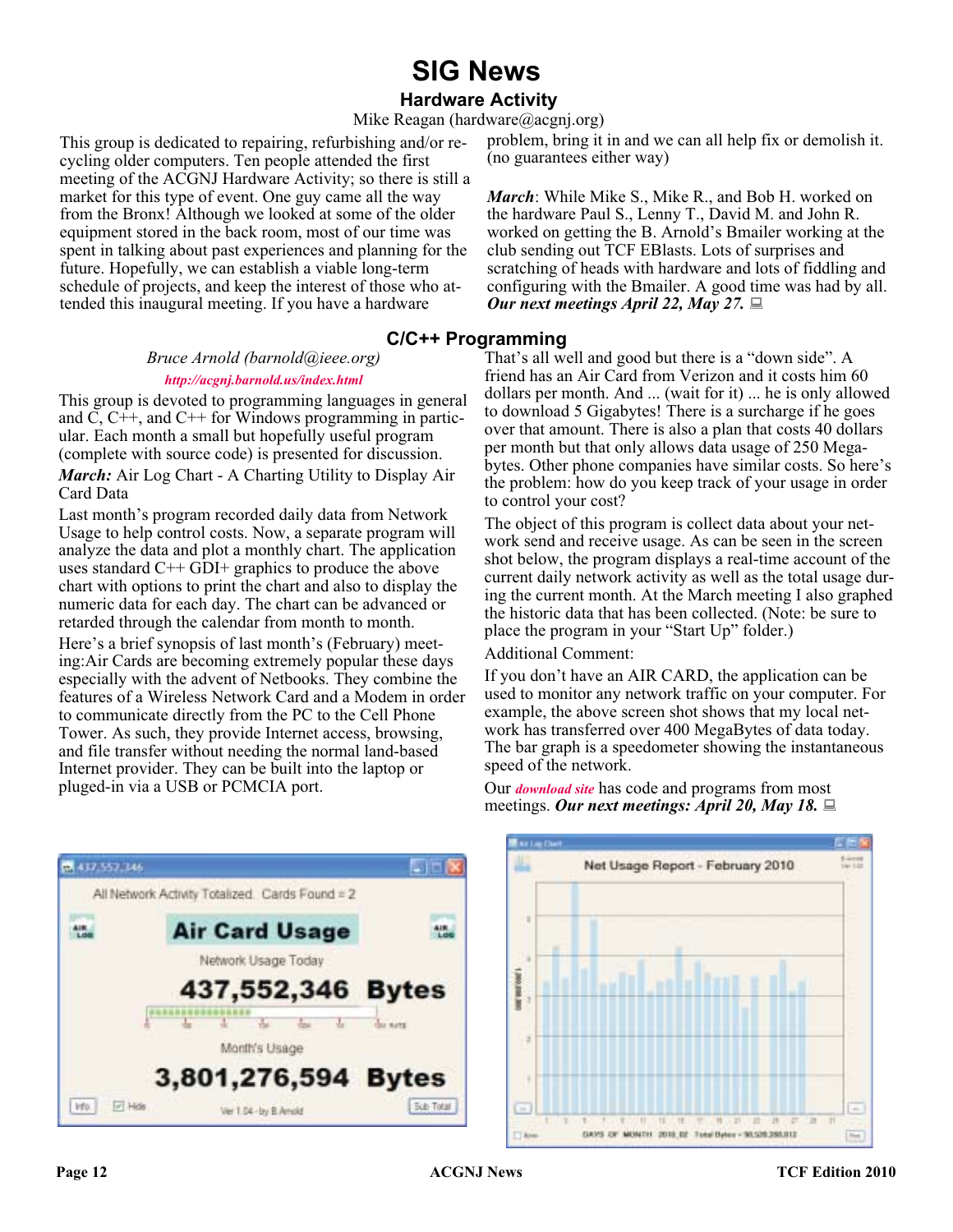#### **SIG News**, *continued*

#### **Layman's Forum**

Matt Skoda (som359@aol.com) *<http://www.acgnj.org/groups/laymans.html>*

*We meet on the second Monday of the month* (no meetings in July and August) to discuss issues of interest to novice

#### **FireFox Activity**

*Firefox@acgnj.org*

This SIG is intended to be an open forum for **all** FireFox and Mozilla techniques and technologies, to encourage the study and development of web sites of all kinds. All the browsers will be considered and examined. All are encouraged to "think out of the box" about new web site design. All members and guests are invited to check out the design concepts and voice their opinion. *Our next meetings April 19, May 17.*

#### **NJ Gamers**

*Gregg McCarthy (greggmajestic@gmail.com)*

*<http://www.NJGamers.com>*

#### *[www.lanparty.com](http://www.lanparty.com)*

**The next Friday Night Frags will be April 9 & May 14, 12 p.m. to Saturday 12 noon — 18 hours for 5 bucks!**

BYOC - Bring your own computer

BYOF - Bring your own food.

and if you don't like sitting on metal chairs... BYO chair!

#### **LUNICS (Linux/Unix)**

Andreas Meyer (lunics@acgnj.org)

#### *<http//www.acgnj.org/groups/lunics.html>*

LUNICS is a group for those who share an interest in Unix and similar operating systems. While we do quite a bit with Linux, we've also been known to discuss Solaris and BSD as well. We meet on the first Monday of the month at the Scotch Plains Rescue Squad. See the web page for directions and more information.

*Our next meetings, April5, May 3.*

#### **Window Pains**

John Raff (jraff@comcast.net)

#### *<http://www.acgnj.org/groups/winpains.html>*

Our intent is to provide members with Windows oriented application discussions, Microsoft and Linux style. Presentation to be directed to more heavy technological level of attendee, although newbies are welcomed.

*April 16*: Random Access Session hosted by John Raff.

*May 21*: To be announced.  $\Box$ 

#### **Main Meeting**

*<http://www.acgnj.org/groups/mainmeet.html>*

*Mike Redlich (mike@redlich.net*)

*April 2*: Digital Camera Overview by Lenny Thomas.

*May 7*: Comparison of OpenOffice.org, MS Office, and other Office Suites, continued from Feb., by Bob Hawes.  $\Box$ 

#### **Web Dev**

Evan Willliams (ewilliams@collaboron.com)

This SIG is an open forum for all Website Development techniques and technologies, to encourage study and development of web sites of all kinds. All languages will be considered and examined. The current project is a CMS for the club. Anyone interested in starting a new project, come to the meeting and announce / explain. Provide as much detail as possible. WebDev should be an all-encompasing development and examination forum for all issues, applications, OS, languages and systems one can use to build Websites. We currently have two Web dev languages .NET and Java as SIGs but other langages and OS need to be investigated, examined and tested; Windows, Linux, UNIX, DEC, Vax, HP etc. Intel-PC, Motorola - MAC etc. *Next meetings April 14, May 12.*

#### **Java**

Mike Redlich (mike@redlich.net)

#### *<http://www.javasig.org>*

*April 13:* Victor Grazi of CreditSuisse presents Java Concurrent Animated, a series of animations that illustrate each component in the Java concurrent library. Testing concurrency is difficult , because of the non-deterministic nature of concurrent applications.Fortunately the Java concurrent framework provides tools to allow unit tests to simulate all possible application states, by controlling which threads release and when. That framework is difficult to learn. There is an instructive open source Java application designed to educate developers on the use and functioning of the components in the java concurrent library. It consists of a series of interactive animations, one per concurrent component (e.g. CyclicBarrier, ReadWriteLock). The user presses buttons on the UI corresponding to methods on the component to see how threads interact with each other and with some blocking structure. A code snippet pane auto-highlights the relevant code as the threads do their thing. The animations are written in Java and each animation is controlled by the underlying concurrent component it is illustrating, so it depicts the true run-time behavior of the component.

#### *May 11*: To be announced.  $\Box$

#### **Investment Software**

Jim Cooper (jim@thecoopers.org)

#### *[http://www.acgnj.org/groups/sig\\_investment.html](http://www.acgnj.org/groups/sig_investment.html)*

The Investment SIG continues with presentations on how to use analysis programs TC2000 and TCNet. Large charts are presented on our pull down screen and illustrate the application of computer scans and formulas to find stocks for profitable investments. Technical analysis determines buy points, sell points and projected moves. Technical analysis can also be used on fundamentals such as earnings, sales growth, etc. We're no longer focusing on just Telechart -- if you are using (or interested in) Tradestation, eSignal, VectorVest -- or just in learning how to select and use charting and technical analysis, come join us !!

*Our next meetings: April 8, May 13.*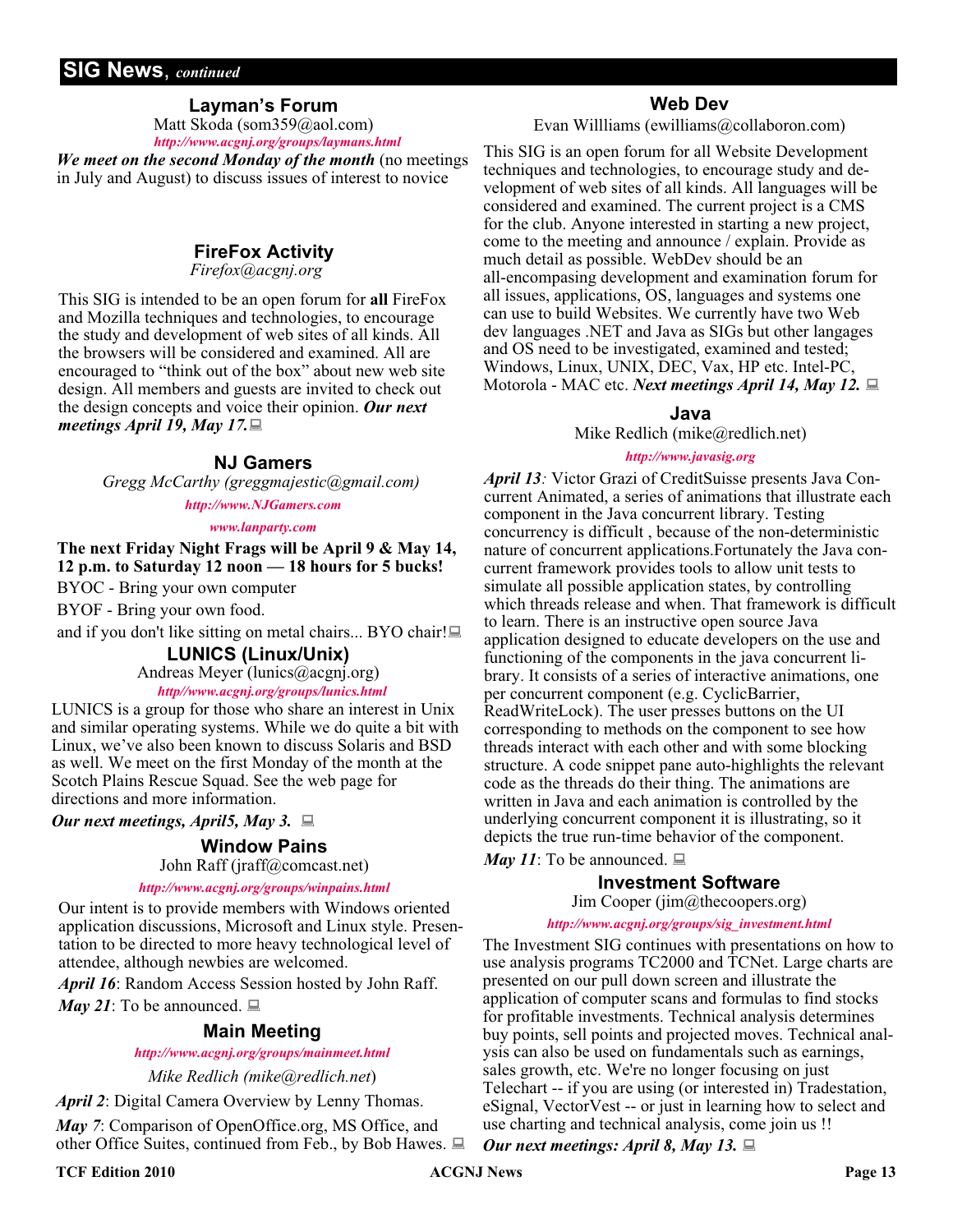### **Guru Corner**

If you need help with any of the technologies listed below, you can call on the person listed. Please be considerate and ca

#### **Discount Computer Magazine Price List**

**As described by the DealsGuy**

| ll before 10 PM.             | ou can call on the person listed. Please be considerate and |              |                                                                                                                         | 1 <sub>yr</sub> |       | $2 \text{ yr}$ 3 yr |
|------------------------------|-------------------------------------------------------------|--------------|-------------------------------------------------------------------------------------------------------------------------|-----------------|-------|---------------------|
|                              |                                                             |              | <b>Computer Games</b>                                                                                                   | \$10.95         | 20.95 | 29.95               |
|                              | <b>Software</b>                                             |              | <b>Computer Gaming World</b>                                                                                            | 14.95           | 28.95 | 41.95               |
|                              |                                                             |              | Computer Shopper1                                                                                                       | 16.97           | 32.95 | 47.95               |
| <b>HTML</b>                  | Mike Redlich                                                | 908-246-0410 | Dr. Dobbs Journal                                                                                                       | 15.95           | 30.95 |                     |
|                              | Jo-Anne Head                                                | 908-769-7385 | Mac Addict                                                                                                              | 10.97           |       |                     |
| ColdFusion                   | Jo-Anne Head                                                | 908-769-7385 | Mac Home Journal                                                                                                        | 15.97           | 29.97 |                     |
|                              |                                                             |              | Mac World                                                                                                               | 12.95           |       |                     |
| <b>CSS</b>                   | Frank Warren                                                | 908-756-1681 | Maximum PC                                                                                                              | 9.95            | 18.95 | 27.95               |
|                              | Jo-Anne Head                                                | 908-769-7385 | Microsoft System Journal                                                                                                | 21.95           | 39.95 |                     |
| Java                         | Mike Redlich                                                | 908-246-0410 | PC Gamer                                                                                                                | 12.95           |       |                     |
|                              |                                                             |              | PC Magazine (22/44/66 Issues)                                                                                           | 25.97           | 48.95 | 68.95               |
| $C++$                        | <b>Bruce Arnold</b>                                         | 908-735-7898 | PC World                                                                                                                | 16.95           |       |                     |
|                              | Mike Redlich                                                | 908-246-0410 | Wired                                                                                                                   | 6.00            | 12.00 | 17.00               |
| ASP                          | Mike Redlich                                                | 908-246-0410 | These prices are for new subscriptions and renewals. All<br>orders must be accompanied by a check, cash or Money        |                 |       |                     |
| Perl                         | John Raff                                                   | 973-560-9070 | Order. Make payable to Herb Goodman, and mail to:                                                                       |                 |       |                     |
|                              | Frank Warren                                                | 908-756-1681 | Herb Goodman, 8295 Sunlake Drive, Boca Raton,<br>FL 33496                                                               |                 |       |                     |
| XML                          | Mike Redlich                                                | 908-246-0410 | Telephone: 561-488-4465, e-mail: hgoodman@prod-<br>igy.net                                                              |                 |       |                     |
| Genealogy                    | Frank Warren                                                | 908-756-1681 | Please allow 10 to 12 weeks for your magazines to start.                                                                |                 |       |                     |
| Home Automation Frank Warren |                                                             | 908-756-1681 | For renewals you must supply an address label from your<br>present subscription to insure the correct start of your re- |                 |       |                     |
| <b>Operating Systems</b>     |                                                             |              | newal. As an extra service I will mail a renewal notice<br>about 4 months prior to their expiration date. I carry more  |                 |       |                     |
| Windows 3.1                  | Ted Martin                                                  | 732-636-1942 | than 300 titles at excellent prices — email for prices. $\Box$                                                          |                 |       |                     |

#### **ACGNJ MEMBERSHIP APPLICATION**

Sign up online at http://www.acguj.org/membershipApplication.html and pay dues with PayPal.

|                 |                  |                                                                                                                               | Dues |                |                |                       |
|-----------------|------------------|-------------------------------------------------------------------------------------------------------------------------------|------|----------------|----------------|-----------------------|
|                 | <b>US/CANADA</b> | <b>FAMILY OF MEMBER</b>                                                                                                       |      |                | <b>STUDENT</b> | <b>SENIOR CITIZEN</b> |
| Year            | \$25             | \$10                                                                                                                          |      |                | \$20           | (Over 65)<br>\$20     |
| 2 Years         | \$40             |                                                                                                                               |      |                |                |                       |
| 3 Years         | \$55             |                                                                                                                               |      |                |                | \$45                  |
|                 |                  | Mail this application and your check to:<br>AMATEUR COMPUTER GROUP OF NEW JERSEY, INC., P.0. BOX 135, SCOTCH PLAINS, NJ 07076 |      |                |                |                       |
|                 |                  | ■ New Member Renewal                                                                                                          |      | Address Change |                |                       |
| First Name      |                  | Last Name                                                                                                                     |      |                |                | Phone                 |
| Mailing Address |                  |                                                                                                                               |      |                |                | E-Mail                |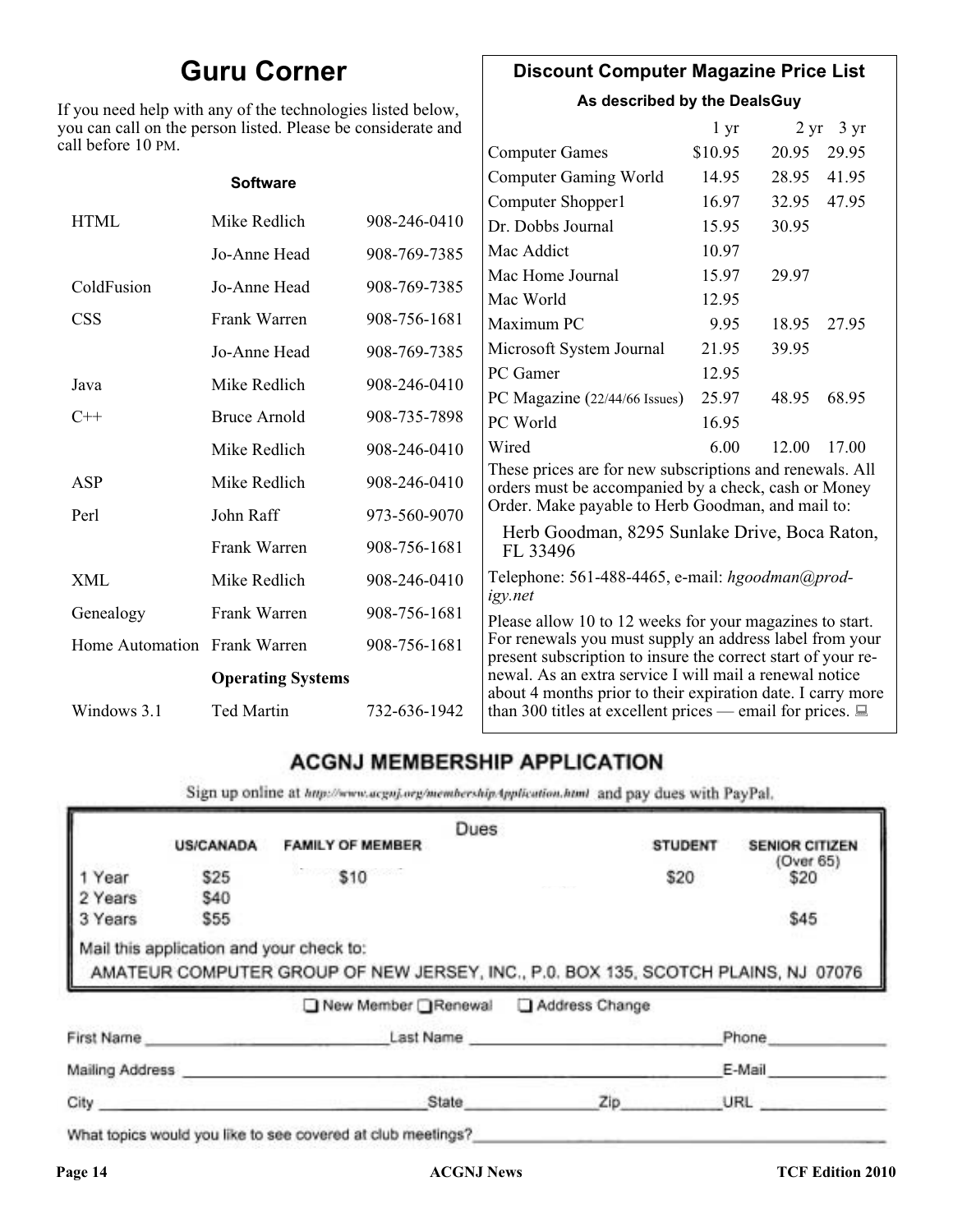| <b>Other Local Computer Groups</b>                                                                                                                                             |                                                                                                                                                           |                                                                                                                                                                      |  |
|--------------------------------------------------------------------------------------------------------------------------------------------------------------------------------|-----------------------------------------------------------------------------------------------------------------------------------------------------------|----------------------------------------------------------------------------------------------------------------------------------------------------------------------|--|
| <b>Princeton Macintosh User Group:</b> 7:15 pm 2nd<br>Tuesday, Jadwin Hall, A-10, Washington Rd,<br>Princeton, $(609)$ 252-1163, www.pmug-nj.org                               | Linux Users Group in Princeton: 7 pm, 2nd<br>Wednesday, Lawrence Branch Mercer Library,<br>Rt#1 & Darrah Lane, Lawrence NJ<br>http://www.lugip.org        | <b>New York PC:</b> 3rd Thurs, 7 pm, PS 41, 116 W<br>11th St. For info call hotline, (212) 533-NYPC,<br>http://www.nypc.org                                          |  |
| <b>Computer Education Society of Philadelphia:</b><br>Meetings & Workshops at Jem Electronics, 6622<br>Castor Ave, Philadelphia PA. www.cesop.org/                             | <b>Brookdale Computer Users Group:</b> 7 pm, 3rd<br>Friday, Brookdale Community College, Bldg<br>MAN Rm 103, Lincroft NJ. (732)-739-9633.<br>www.bcug.com | NJ Macintosh User Group: 8 pm, 3rd Tuesday,<br>Allwood Branch Library, Lyall Rd, Clifton NJ.<br>$(201)$ 893-5274 http://www.njmug.org                                |  |
| PC User Group of So. Jersey: 2nd Mon., 7 pm,<br>Trinity Presb. Church, 499 Rt 70 E, Cherry Hill,<br>NJ. L. Horn, (856) 983-5360<br>http://www.pcugsj.org                       | Hunterdon Computer Club: 8:30 am, 3rd Sat,<br>Hunterdon Medical Center, Rt 31, Flemington NJ.<br>www.hunterdoncomputerclub.org. (908)<br>995-4042.        | NY Amateur Computer Group: 2nd Thurs, 7<br>pm, Rm 806 Silver Bldg, NYU, 32 Waverly Pl,<br>NYC http://www.nyacc.org                                                   |  |
| Morris Micro Computer Club: 7 pm 2nd Thurs.,<br>Morris County Library, Hanover Ave, Morristown<br>NJ, (973) 267-0871.<br>http://www.morrismicro.com                            | Central Jersey Computer Club: 8 pm, 4th Fri-<br>day, Rm 74, Armstrong Hall, College of NJ. Rich<br>Williams, (609) 466-0909.                              | NJ PC User Group: 2nd Thurs, Monroe Rm at<br>Wyckoff Public Library, 7 pm. Maureen Shannon,<br>$(201)$ 853-7432, www.njpcug.org                                      |  |
| <b>Philadelphia Area Computer Society: 3rd Sat, 12</b><br>noon Main Meeting, groups 8 am-3 pm. Upper<br>Moreland Middle School, Hatboro PA. (215)<br>764-6338. www.pacsnet.org | NJ Computer Club: 6:15 pm, 2nd Wednesday ex-<br>cept Jul & Aug, North Branch Reformed Church,<br>203 Rt 28, Bridgewater NJ. http://www.njcc.org           | Princeton PC Users Group: 2nd Monday,<br>Lawrenceville Library, Alt Rt 1 & Darrah Lane,<br>Lawrenceville, Paul Kurivchack (908) 218-0778,<br>http://www.ppcug-nj.org |  |

| <b>Classified</b>                                                                                                                                                                                                                                                                                                                                                                             | <b>Radio and TV Programs</b>                                                                                                                                                                                                                                                                                                                                   |
|-----------------------------------------------------------------------------------------------------------------------------------------------------------------------------------------------------------------------------------------------------------------------------------------------------------------------------------------------------------------------------------------------|----------------------------------------------------------------------------------------------------------------------------------------------------------------------------------------------------------------------------------------------------------------------------------------------------------------------------------------------------------------|
| <b>FREE TO MEMBERS.</b> Use our clas-<br>sified ads to sell off your surplus computer<br>stuff. Send copy to Classified, ACGNJ<br>NEWS, P.O. Box 135, Scotch Plains NJ<br>07076 or e-mail to the editor,<br><i>bdegroot@ptd.net.</i> Classified ads are free<br>to members, one per issue. Non-members<br>pay \$10. Send check payable to ACGNJ<br>Inc. with copy. Reasonable length, please. | IMOUNTON AVE<br><b>Computer Radio Show, WBAI</b><br>Amold<br>Slenside Rd<br>99.5 FM, NY, Wed. 8-9 p.m.<br>Auditorium<br>The<br><b>Software</b><br>Review,<br>L Exh A3<br>Channel, Saturday<br>Learning<br>178<br>$10-10:30$ p.m.<br>On Computers, WCTC 1450<br>0.5.22<br>AM, New Brunswick, Sunday<br>Echo<br>Queen<br>1-4 p.m. To ask questions call<br>Diner |
| Member of<br>ociation of<br>Personal Computer User Groups                                                                                                                                                                                                                                                                                                                                     | (800) 677-0874.<br>Borle Ave<br>D<br><b>Cantrol Ave</b><br><b>PC Talk</b> , Sunday from 8 p.m. to<br>Territory<br>Scotch Plains<br>10 p.m., 1210 AM Philadelphia.<br>Rescue Sound<br><b>Ext 135</b><br>1800-876-WPEN, Webcast<br>at http://www.pctalkweb.net.<br>$\mathbf{v}_{q}$                                                                              |

#### *<http://www.apcug.net>*

#### **Directions to Meetings at Scotch Plains Rescue Squad, 1916 Bartle Ave., Scotch Plains NJ**

#### **From New York City or Northern New Jersey**

Take Route 1&9 or the Garden State Parkway to US 22 Westbound.

#### **From Southern New Jersey**

Take Parkway north to Exit 135 (Clark). Stay on left of ramp, follow circle under Parkway. Bear right to Central Avenue; follow to Westfield and under RR overpass. Left at light to North Avenue; follow to light in Fanwood. Right on Martine (which becomes Park Ave). Right on Bartle Ave in middle of shopping district.Scotch Plains Rescue Squad (2-story brick) is located on the right. Do not park in the row next to the building — you'll be towed.

#### **From I-78 (either direction)**

Take exit 41 (Scotch Plains); follow signs to US 22. Turn right at light at bottom of hill and use overpass to cross Rt. 22. Follow US 22 Westbound directions.

#### **TCF Edition 2010 CCF Edition 2010 ACGNJ News Page 15**

#### **From US 22 Westbound**

Exit at Park Avenue, Scotch Plains after McDonalds on the right, diagonally opposite Scotchwood Diner on the left, immediately before the overpass. After exiting, turn left at the light and use overpass to cross US 22. Bear right at bottom of ramp to continue south on Park Avenue. Turn left at the second light (a staggered intersection). Scotch Plains Rescue Squad (2-story brick) is on the right. Do not park in the row next to the building — you'll be towed. We meet on the second floor, entering by the door at the right front of the building.

#### **From Western New Jersey**

Take US 22 Eastbound to the Park Avenue exit. The exit is about a mile past Terrill Road and immediately past the overpass. Exit onto Park Avenue South and follow the directions above to the Rescue Squad building.